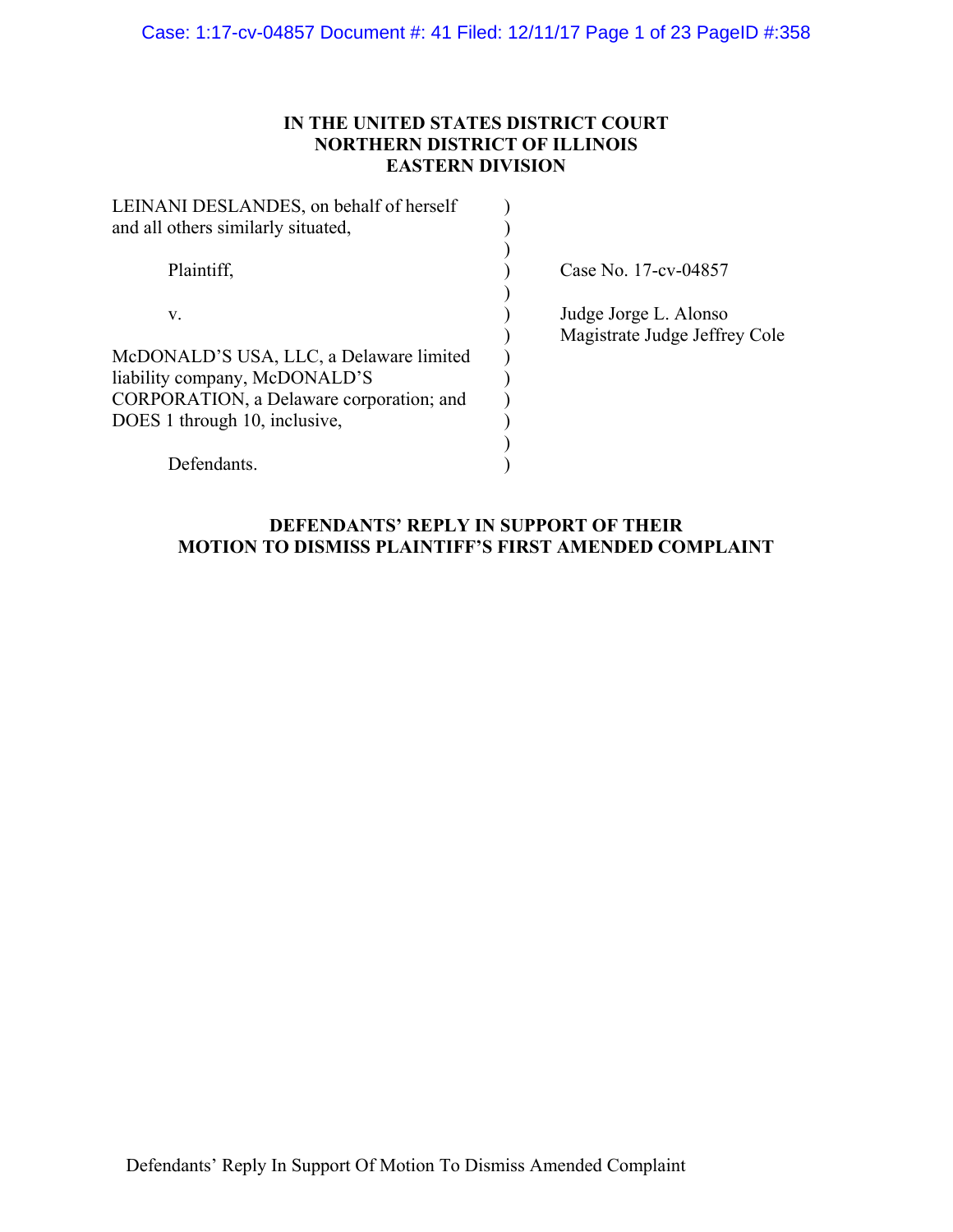# **TABLE OF CONTENTS**

| L.                                                                                       |
|------------------------------------------------------------------------------------------|
|                                                                                          |
| 1. This Court Should Follow <i>Nichols</i> And The Body Of Law Holding That No-Hire      |
| 2. Plaintiff Inaptly Analogizes To Cases That Did Not Involve No-Hire Agreements  5      |
| 3. In re High-Tech Employee Is Not An Appropriate Precedent For This Case7               |
| B. Plaintiff Offers No Justification For Applying A Per Se Standard To Restraints Within |
|                                                                                          |
|                                                                                          |
|                                                                                          |
|                                                                                          |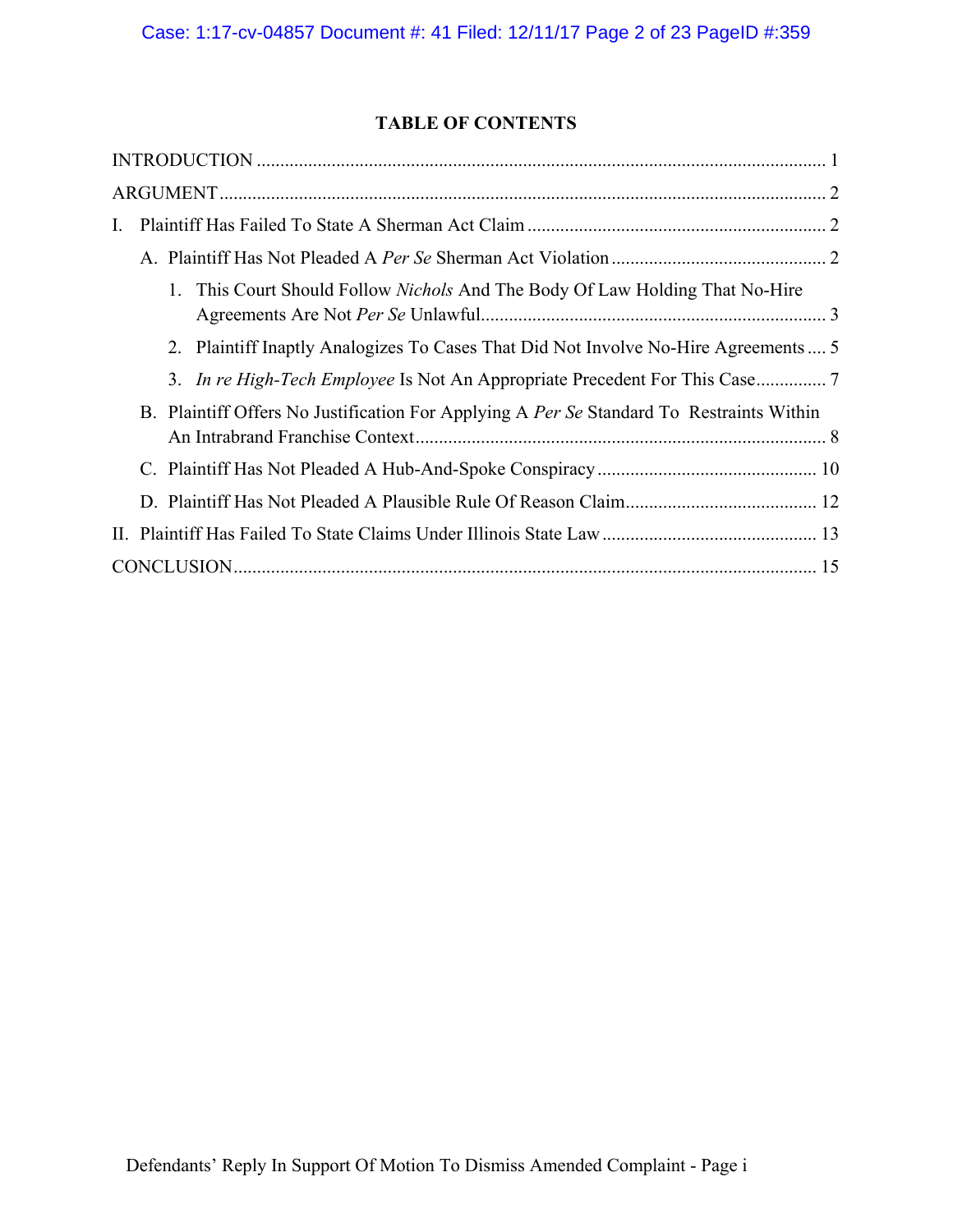# **TABLE OF AUTHORITIES**

# **Cases**

| Aetna Life Ins. Co. v. Haworth,                              |  |
|--------------------------------------------------------------|--|
| Agnew v. Nat'l Collegiate Athletic Ass'n,                    |  |
| Appraisers Coal. v. Appraisal Inst.,                         |  |
| Ashcroft v. Iqbal,                                           |  |
| Avery v. State Farm Mut. Auto. Ins. Co.,                     |  |
| Aydin Corp. v. Loral Corp.,                                  |  |
| Bank One Milwaukee v. Sanchez,                               |  |
| Barbara's Sales, Inc. v. Intel Corp.,                        |  |
| Batson v. Live Nation Entm't, Inc.,                          |  |
| Blackburn v. Sweeney,                                        |  |
| Bogan v. Hodgkins,                                           |  |
| Broadcast Music, Inc. v. Columbia Broadcasting System, Inc., |  |
| Bus. Elecs. Corp. v. Sharp Elecs. Corp.,                     |  |
| Chicago Prof'l Sports Ltd. P'ship v. Nat'l Basketball Ass'n, |  |
| City of Los Angeles v. Lyons,                                |  |
|                                                              |  |

Defendants' Reply In Support Of Motion To Dismiss Amended Complaint - Page ii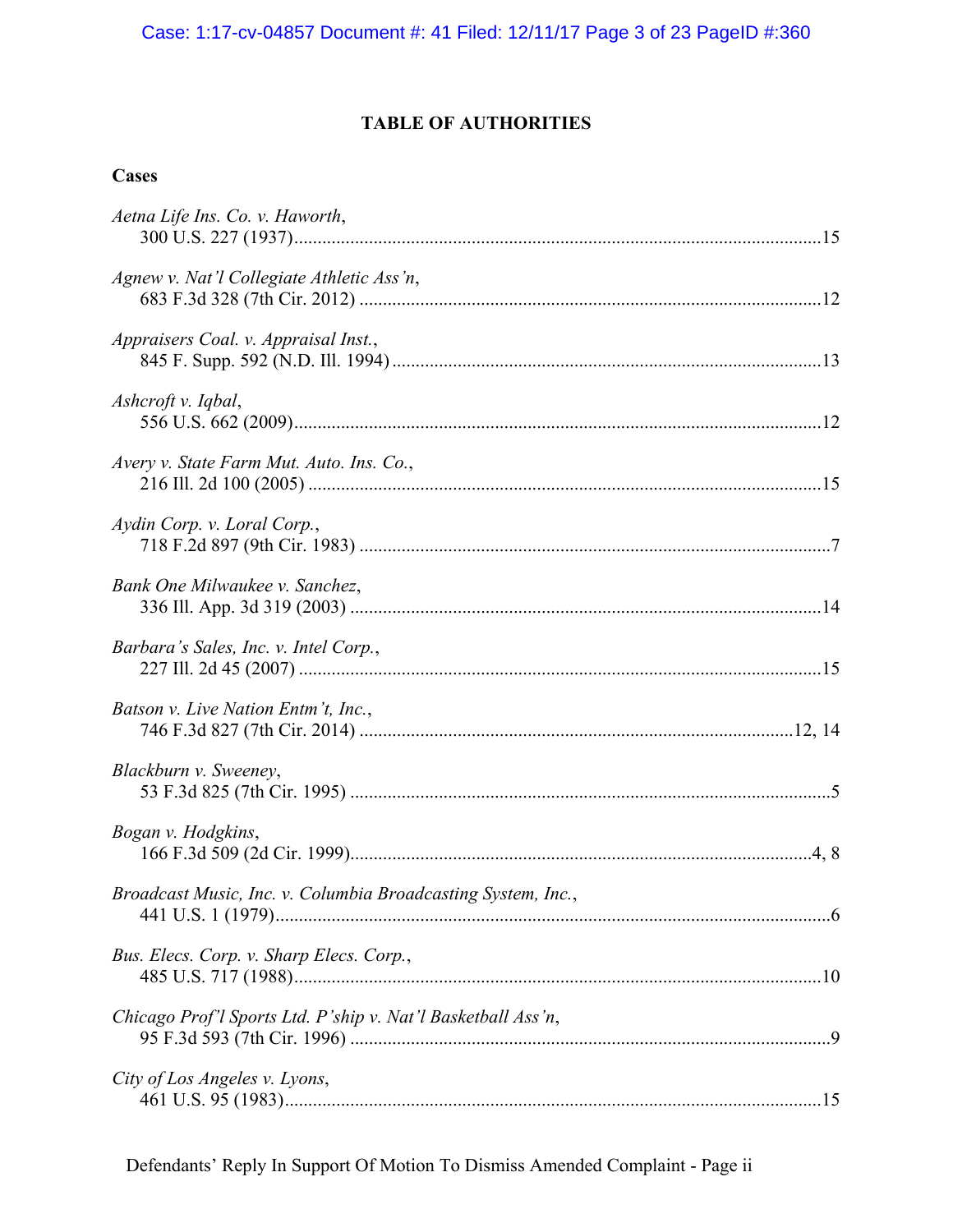## Case: 1:17-cv-04857 Document #: 41 Filed: 12/11/17 Page 4 of 23 PageID #:361

| Continental T.V. v. Sylvania, Inc.,                           |
|---------------------------------------------------------------|
| Deakins v. Monaghan,                                          |
| Denny's Marina, Inc. v. Renfro Prods., Inc.,                  |
| Doe v. Ariz. Hosp. & Healthcare Ass'n,                        |
| Downers Grove Volkswagen, Inc. v. Wigglesworth Imports, Inc., |
| Eastman Kodak Co. v. Image Tech. Servs. Inc.,                 |
| Eichorn v. AT&T Corp.,                                        |
| F.T.C. v. Ind. Fed'n of Dentists,                             |
| F.T.C. v. Superior Court Trial Lawyers Ass'n,                 |
| Fleischman v. Albany Med. Ctr.,                               |
| In re High-Tech Employee Antitrust Litigation,                |
| Ill. Corp. Travel, Inc. v. Am. Airlines, Inc.,                |
| Jafree v. Barber,                                             |
| Laughlin v. Evanston Hosp.,                                   |
| Leegin Creative Leather Prods., Inc. v. PSKS, Inc.,           |
| Lujan v. Defenders of Wildlife,                               |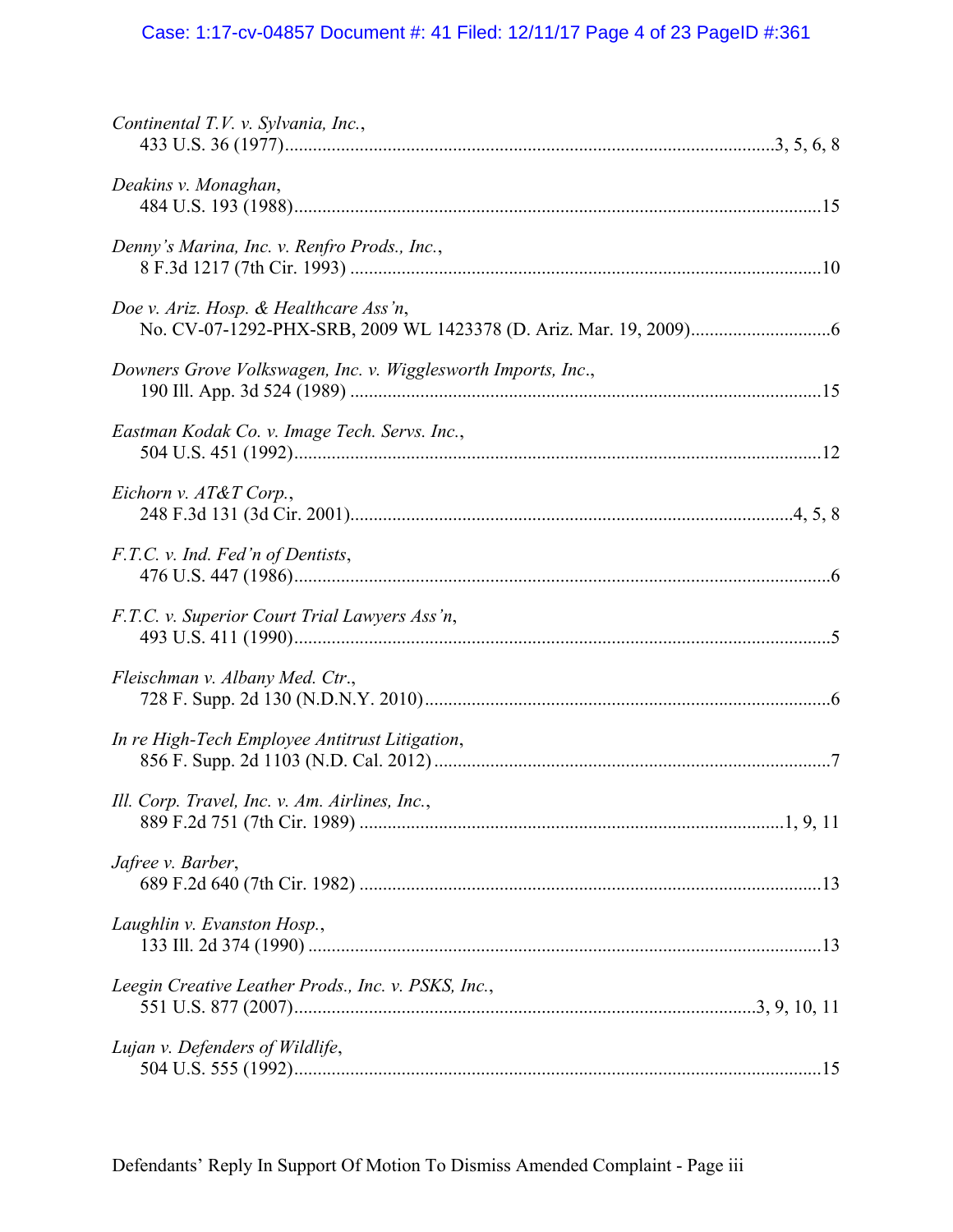## Case: 1:17-cv-04857 Document #: 41 Filed: 12/11/17 Page 5 of 23 PageID #:362

| Martin v. Heinold Commodities, Inc.,                 |  |
|------------------------------------------------------|--|
| Midwestern Waffles, Inc. v. Waffle House, Inc.,      |  |
| In re Musical Instruments & Equip. Antitrust Litig., |  |
| Nichols v. Spencer Int'l Press, Inc.,                |  |
| O'Regan v. Arbitration Forums, Inc.,                 |  |
| PSKS, Inc. v. Leegin Creative Leather Prods., Inc.,  |  |
| Sheridan v. Marathon Petroleum Co. LLC,              |  |
| Spokeo, Inc. v. Robins,                              |  |
| In re Sulfuric Acid Antitrust Litig.,                |  |
| Times-Picayune Pub. Co. v. United States,            |  |
| Toys 'R' Us v. F.T.C.,                               |  |
| Union Circulation Co. v. F.T.C.,                     |  |
| United States v. Apple,                              |  |
| United States v. Brown,                              |  |
| United States v. Bustamante,                         |  |
| United States v. Coop. Theaters of Ohio, Inc.,       |  |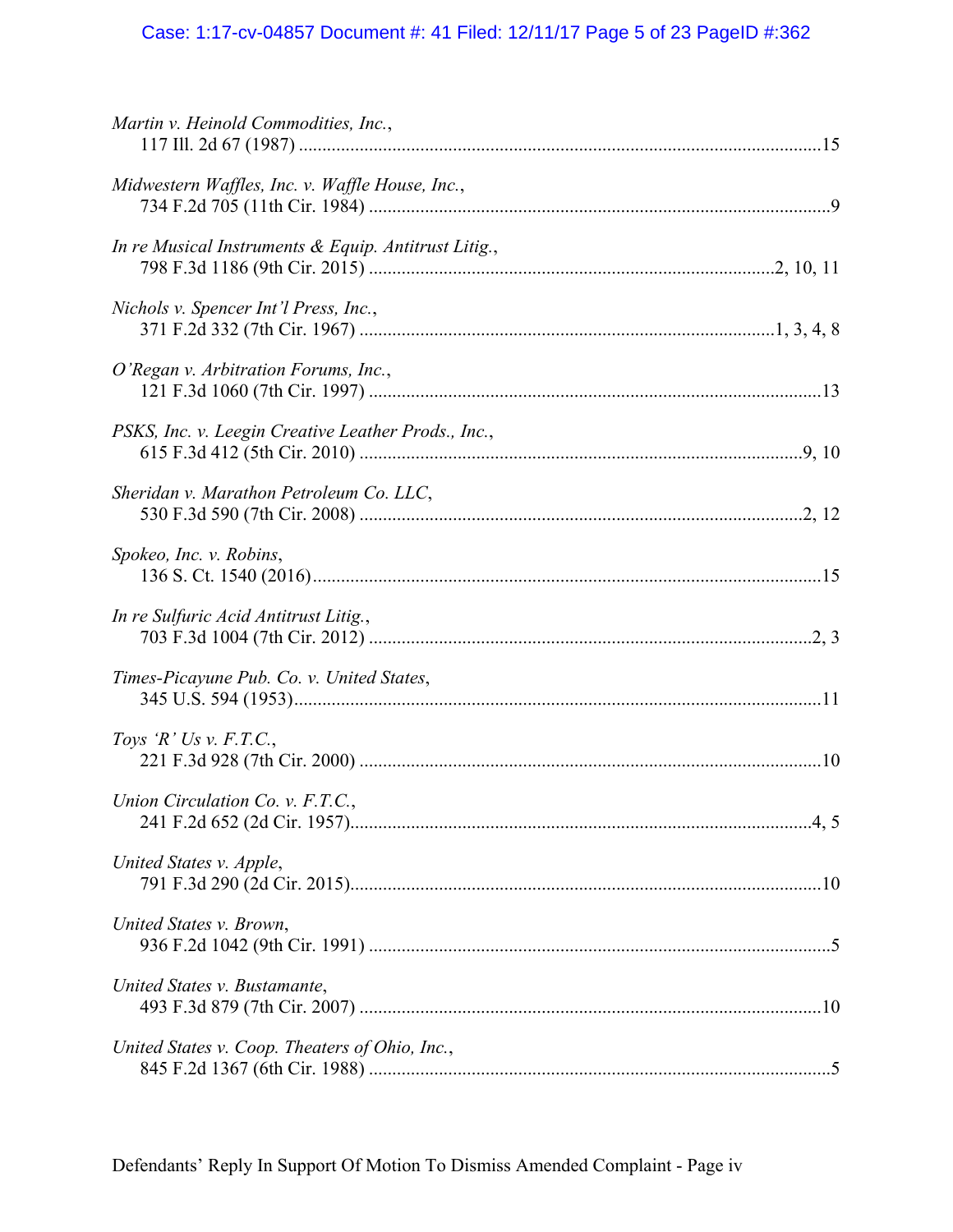## Case: 1:17-cv-04857 Document #: 41 Filed: 12/11/17 Page 6 of 23 PageID #:363

| United States v. E. I. du Pont de Nemours & Co., |  |
|--------------------------------------------------|--|
| United States v. Socony-Vacuum Oil Co.,          |  |
| Wal-Mart Stores, Inc. v. Dukes,                  |  |
| Williams v. I.B. Fischer Nevada,                 |  |
| <b>Statutes</b>                                  |  |
|                                                  |  |
|                                                  |  |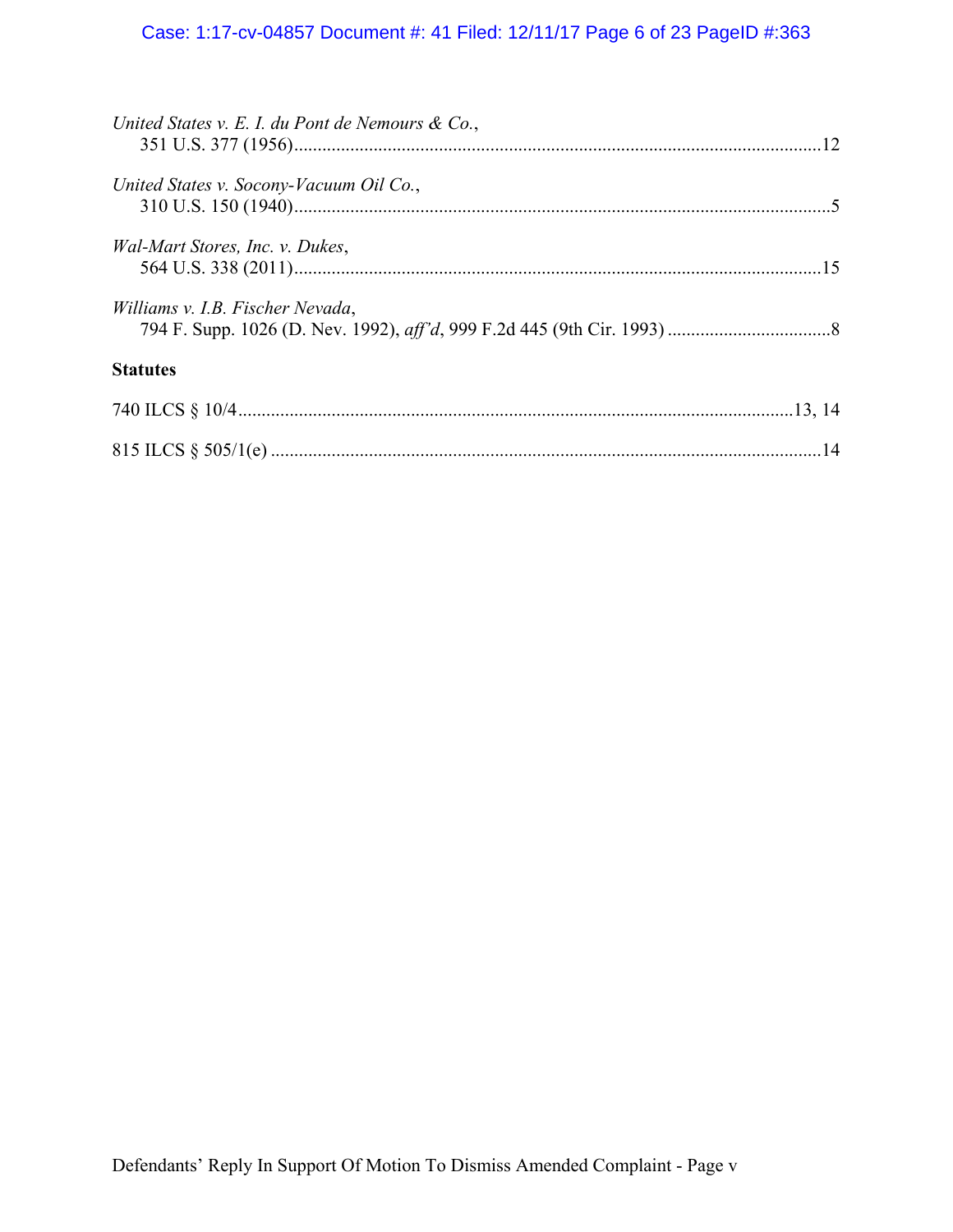#### **INTRODUCTION**

Plaintiff contends that she has stated a *per se* Sherman Act claim because the alleged nohire agreement among McDonald's and its restaurants is like a horizontal price fixing or group boycott conspiracy to raise prices. But that precise analogy has already been rejected by multiple courts that have considered antitrust challenges to no-hire agreements. Tellingly, Plaintiff does not cite *a single case* in which a court actually declared a no-hire agreement *per se* unlawful. Rather, every court to have reached the question has held that no-hire agreements must be judged under the traditional rule of reason analysis. *See*, *e.g.*, *Nichols v. Spencer Int'l Press, Inc.*, 371 F.2d 332, 337 (7th Cir. 1967). This is so regardless of whether a no-hire agreement is characterized as horizontal or vertical because no-hire agreements have plausible procompetitive justifications.

Nor can Plaintiff sidestep that McDonald's and its restaurants comprise an *intrabrand* franchise system, which by definition fosters coordination and reduces competition within the McDonald's system. Tellingly, again, Plaintiff does not cite *a single case* in which a court declared an agreement among members of an intrabrand system *per se* unlawful, which distinguishes this case from every case she cites. In fact, courts routinely rebuff *per se* treatment in this context. *See, e.g.*, *Ill. Corp. Travel, Inc. v. Am. Airlines, Inc.*, 889 F.2d 751, 753 (7th Cir. 1989).

Next, Plaintiff incorrectly contends that she has pleaded a "hub-and-spoke" conspiracy claim. Although the argument is immaterial because even horizontal no-hire agreements are not *per se* unlawful, no hub-and-spoke conspiracy is plausibly alleged. To do so, the complaint would have had to allege a plausible "rim" around the alleged thousands of vertical spokes of the supposed conspiracy. A rim means a meeting of the minds of the horizontal participants to achieve the conspiracy's aim—here, to suppress employee wages. But the complaint includes no factual allegations concerning the who, what, when, where, and how to establish that thousands of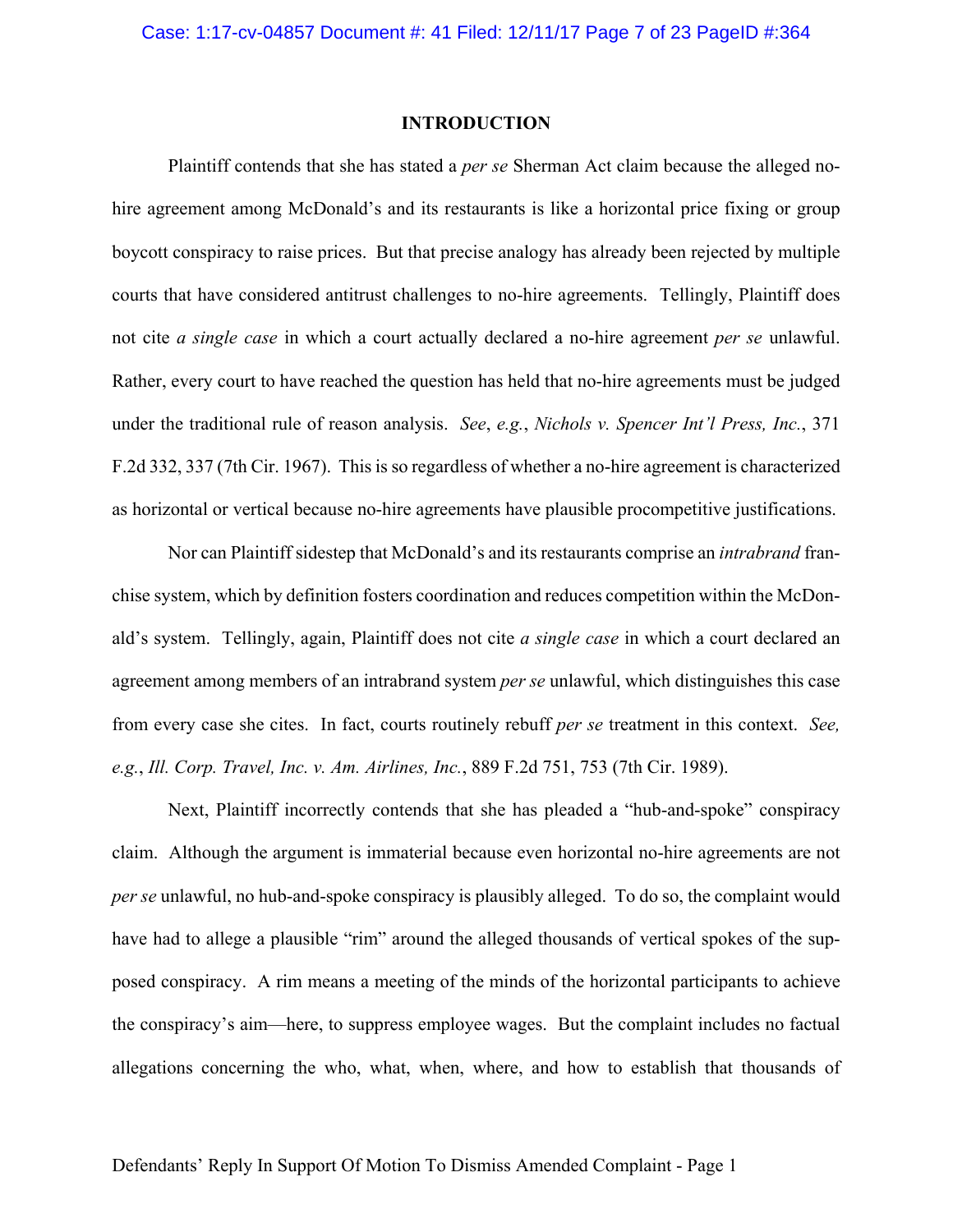#### Case: 1:17-cv-04857 Document #: 41 Filed: 12/11/17 Page 8 of 23 PageID #:365

McDonald's restaurants agreed to suppress employee wages using no-hire agreements. *Cf. In re Musical Instruments & Equip. Antitrust Litig.*, 798 F.3d 1186, 1192, 1198 (9th Cir. 2015).

For these reasons, Plaintiff has not stated a *per se* Sherman Act claim. Nor has she stated a rule of reason claim because she has failed to plead a plausible relevant market or that McDonald's has market power. Markets are defined according to cross-elasticities of demand, and cursory allegations of market power based on single brand markets should be dismissed. The allegations that the relevant market for Plaintiff's labor consists only of McDonald's jobs and, therefore, that McDonald's has market power in that so-called market, are clearly deficient and contrary to Seventh Circuit law. *Sheridan v. Marathon Petroleum Co. LLC*, 530 F.3d 590, 595 (7th Cir. 2008).

Because Plaintiff's complaint fails to state either a *per se* or rule of reason claim, the Sherman Act claim should be dismissed with prejudice. And because Plaintiff misstates the law when attempting to defend her Illinois state law claims, they too should be dismissed with prejudice.

#### **ARGUMENT**

### **I. Plaintiff Has Failed To State A Sherman Act Claim**

### **A. Plaintiff Has Not Pleaded A** *Per Se* **Sherman Act Violation**

Plaintiff's primary argument is that "[h]orizontal agreements between competitors are *per se* unlawful." (Opp. 7-8.) But although horizontal agreements between competitors are, in many circumstances, *per se* unlawful, there are also countless types of horizontal agreements between competitors that must be judged under the rule of reason. *See*, *e.g.*, *In re Sulfuric Acid Antitrust Litig.*, 703 F.3d 1004, 1010-11 (7th Cir. 2012) ("[W]e know from [established precedent] that even price fixing by agreement between competitors—and . . . other agreements that restrict competition, as well—are governed by the rule of reason, rather than being per se illegal, if the challenged practice when adopted could reasonably have been believed to promote 'enterprise and productiv-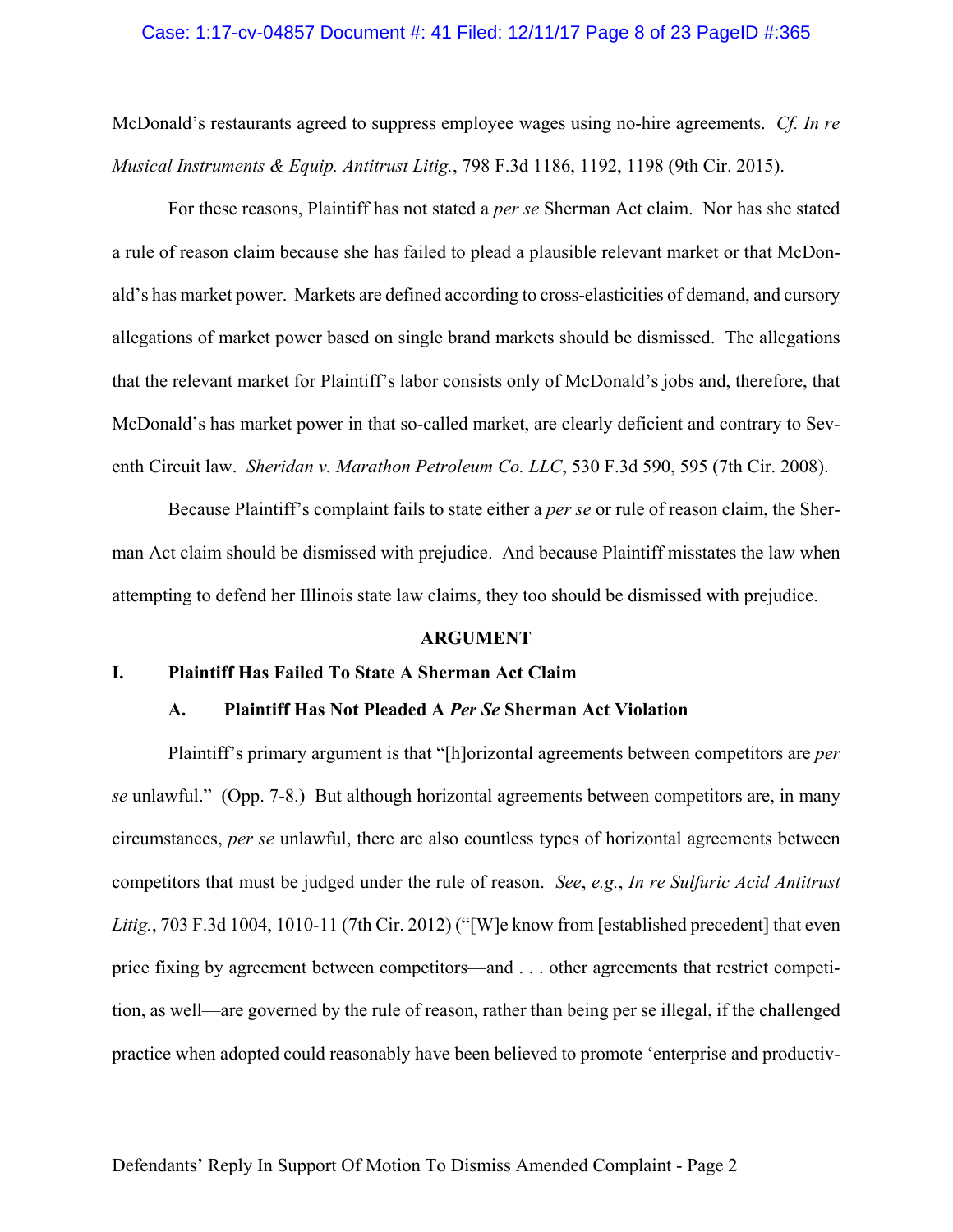#### Case: 1:17-cv-04857 Document #: 41 Filed: 12/11/17 Page 9 of 23 PageID #:366

ity.'"). Only when "experience has convinced the judiciary that a particular type of business practice has no (or trivial) redeeming benefits ever" can the *per se* rule be applied. *Id.* at 1011-12; *see also Leegin Creative Leather Prods., Inc. v. PSKS, Inc.*, 551 U.S. 877, 886 (2007) ("Resort to *per se* rules is confined to restraints . . . that would always or almost always tend to restrict competition," and lack "any redeeming virtue."); *Continental T.V. v. Sylvania, Inc.*, 433 U.S. 36, 49-50 (1977) (same).Case in point: the most directly applicable precedent to this case holds that agreements between competitors not to hire each other's employees are *not per se* unlawful, but instead must be judged according to the rule of reason. *Nichols*, 371 F.2d at 333-34, 337.

Plaintiff points to no judicial experience with employee no-hire agreements that could justify *per se* treatment, particularly in the intrabrand context. Instead, Plaintiff tries to distinguish this case from *Nichols* and the body of law holding that no-hire agreements should be evaluated under the rule of reason. And she tries to analogize McDonald's alleged intrabrand conduct to conduct typically considered *per se* unlawful, such as "naked price fixing," boycotts, and interbrand territorial market allocation. (Opp. 7-8.) None of these arguments supports application of the *per se* rule in this case.

### **1. This Court Should Follow** *Nichols* **And The Body Of Law Holding That No-Hire Agreements Are Not** *Per Se* **Unlawful**

Plaintiff's assertion that *Nichols* "did not even reach the issue of whether the rule of reason should apply" (Opp. 16) is simply incorrect. In *Nichols*, the Seventh Circuit examined whether summary judgment should have been granted on a Sherman Act claim alleging that two newspaper publisher competitors had agreed not to hire each other's employees. 371 F.2d at 333-34, 337. The Court recognized that potential pro-competitive and anti-competitive effects of such an agreement may exist and remanded for further consideration of those issues—precisely what the rule of reason requires courts to do. *Id.* at 337. The Court also stated explicitly that "[r]easonableness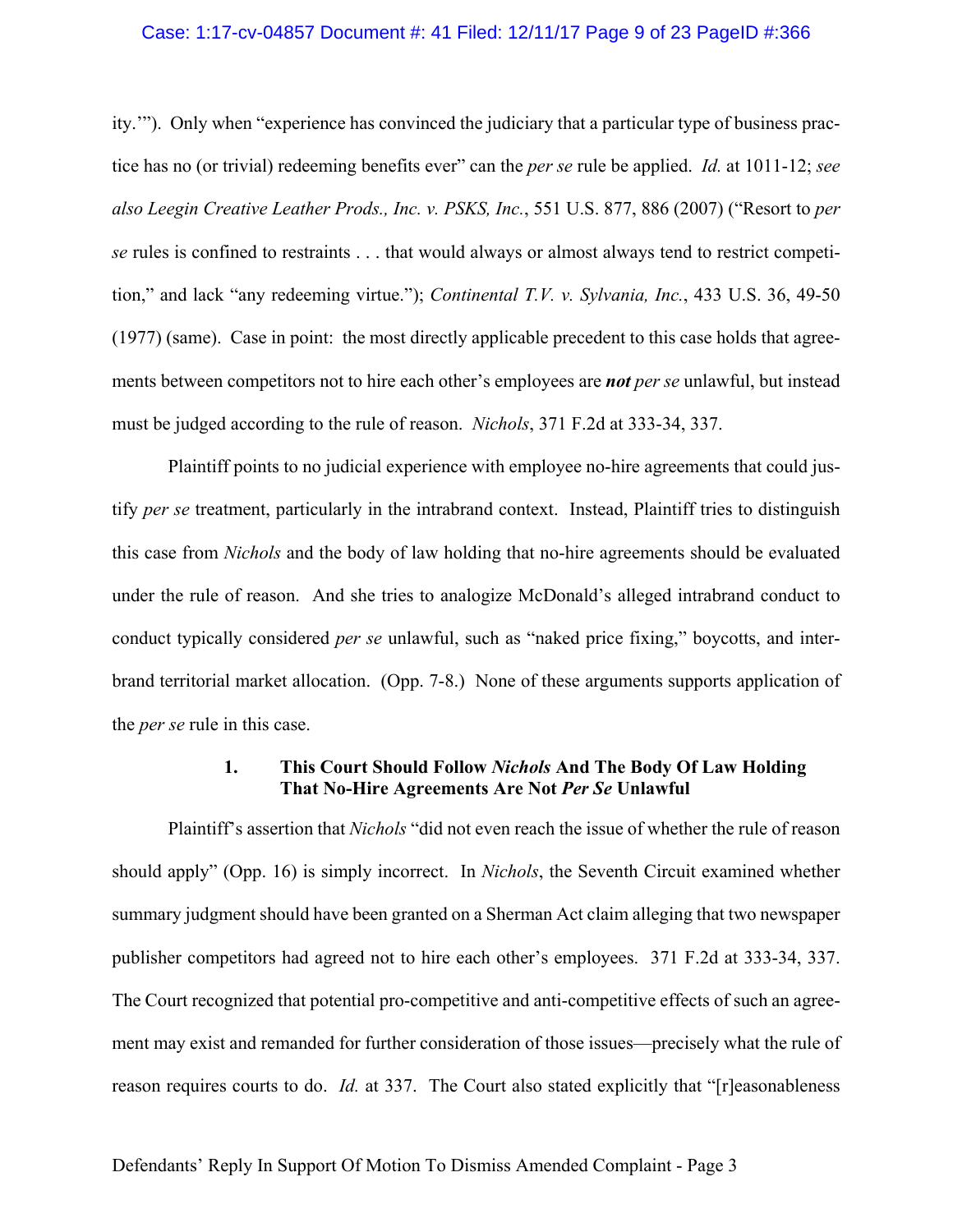#### Case: 1:17-cv-04857 Document #: 41 Filed: 12/11/17 Page 10 of 23 PageID #:367

was explored in" previous no-hire agreement cases and that these "[a]greements not to compete are tested by a standard of reasonableness." *Id.*

This Seventh Circuit precedent controls here, but the Seventh Circuit was not alone in that determination. *Nichols* relied on *Union Circulation Co. v. F.T.C.*, 241 F.2d 652, 656-657 (2d Cir. 1957), in which the Second Circuit *explicitly rejected* application of the *per se* rule to a no-hire agreement because no-hire agreements "are directed at the regulation of hiring practices and the supervision of employee conduct, not at the control of manufacturing or merchandising practices," thus making no-hire agreements unlike "group boycotts or concerted refusals to deal, and certain other restraints such as price-fixing, market-sharing, or production control." Accordingly, the court applied the rule of reason. *Id.*

Since *Nichols and Union Circulation* were decided, no court has applied the *per se* standard to no-hire agreements. Rather, courts have on numerous occasions *rejected* application of the *per se* rule for reasons similar to those articulated in these precedents. *See*, *e.g.*, *Eichorn v. AT&T Corp.*, 248 F.3d 131, 143-44 (3d Cir. 2001); *Bogan v. Hodgkins*, 166 F.3d 509, 515 (2d Cir. 1999); *see also* cases cited in McDonald's Br. 8-11. Plaintiff fails to acknowledge this extensive judicial experience with no-hire agreements, much less the consistent rejection of *per se* treatment.

Instead, Plaintiff attempts to distinguish these cases based on trivial factual differences. (Opp. 15-16.) For example, she contends that several cases "involved agreements entered into ancillary to the sale of a business to a third party." (Opp. 15.) But even in those cases, the procompetitive justifications for the no-hire agreements—such as allowing parties to "retain the skilled services" of employees—apply with equal force here. *E.g.*, *Eichorn*, 248 F.3d at 146. And, most certainly, *Nichols* did not involve any sale of a business, yet reached the same result. At bottom, Plaintiff misses the fundamental point that *all* of these cases held that the *per se* rule did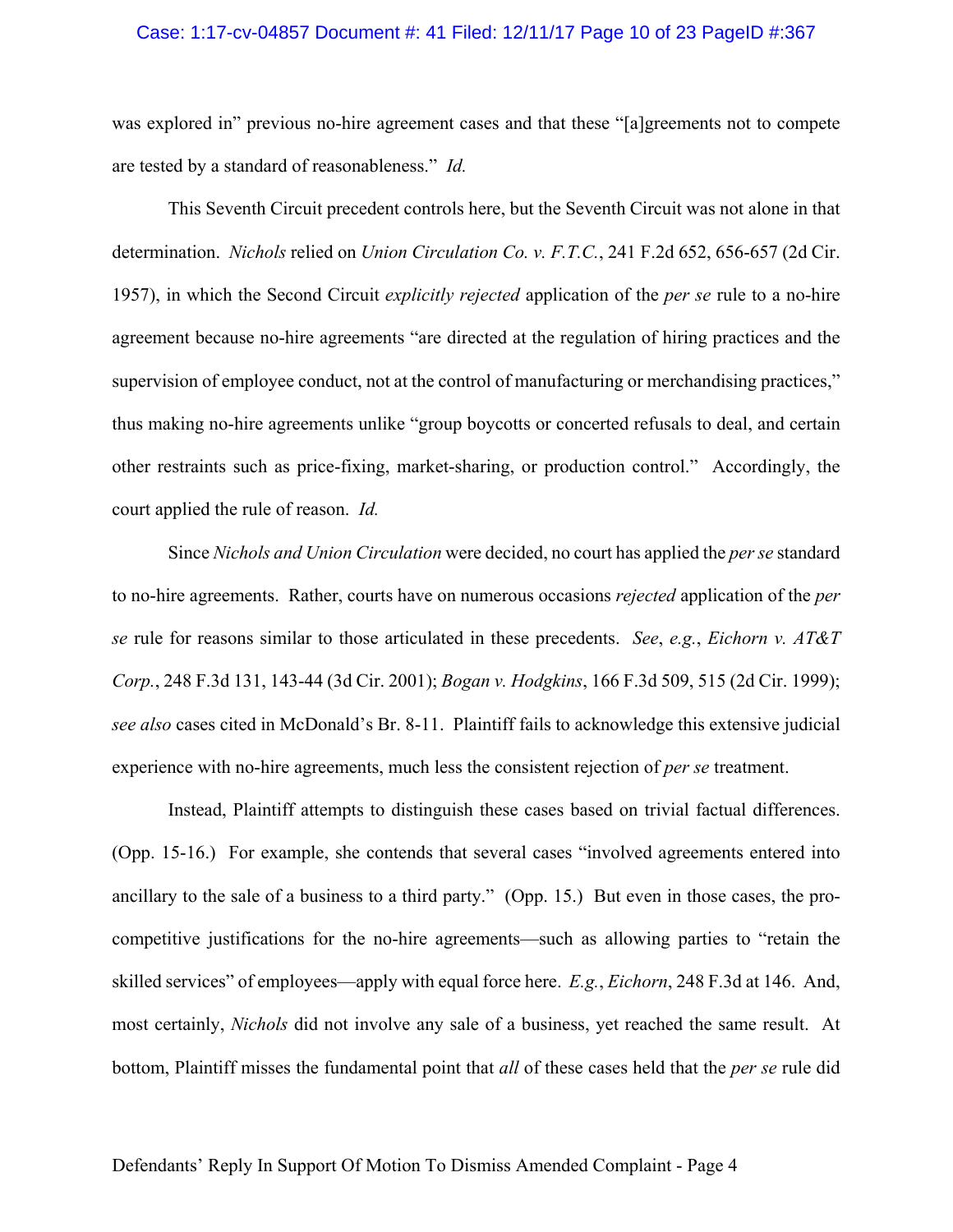not apply to no-hire agreements because they can be procompetitive in various contexts.<sup>1</sup>

## **2. Plaintiff Inaptly Analogizes To Cases That Did Not Involve No-Hire Agreements**

Plaintiff essentially asks this Court to ignore *Nichols* and the body of law holding that *per se* treatment is not appropriate for no-hire agreements. Instead, Plaintiff asks this Court to analogize McDonald's alleged conduct to other types of conduct typically treated as *per se* unlawful, such as naked price fixing and group boycott agreements among competitors. (Opp. 7-8 (citing *F.T.C. v. Superior Court Trial Lawyers Ass'n*, 493 U.S. 411, 422 (1990); *United States v. Socony-Vacuum Oil Co.*, 310 U.S. 150, 223 (1940); *Blackburn v. Sweeney*, 53 F.3d 825, 828 (7th Cir. 1995); *United States v. Brown*, 936 F.2d 1042, 1045 (9th Cir. 1991); *United States v. Coop. Theaters of Ohio, Inc.*, 845 F.2d 1367, 1373 (6th Cir. 1988)).) Plaintiff's analogies are misguided.

For starters, numerous courts have concluded that employee no-hire agreements—even those between horizontal interbrand competitors—are fundamentally unlike that very conduct that traditionally deserves *per se* treatment. *See*, *e.g.*, *Union Circulation*, 241 F.2d at 656-57 (finding *Socony-Vacuum* and group boycott cases inapplicable "[b]ecause a harmful effect upon competition is not clearly apparent from the terms of [no-hire] agreements"); *Eichorn*, 248 F.3d at 139 ("[T]he facts here are substantially different from the classic per se horizontal price fixing and group boycott conspiracies the Court has generally found to be per se antitrust violations."). And there is no allegation at all that McDonald's ever dictated what salaries restaurants should pay or

<u>.</u>

<sup>&</sup>lt;sup>1</sup> Plaintiff refers to the *Antitrust Guidance for Human Resource Professionals* published by the Department of Justice Antitrust Division and Federal Trade Commission (the "Guidelines"), and she contends they declare "no-poaching agreements" as *per se* illegal. (Opp. 8-9.) But every example the DOJ relies on in the Guidelines involved *interbrand* agreements, not an alleged intrabrand restraint, as here. That is a material distinction, especially where the U.S. Supreme Court has recognized that intrabrand restraints, including in franchise agreements, serve legitimate, procompetitive ends. *See Sylvania, Inc.*, 433 U.S. at 54- 55. The Guidelines do not, and could not as a matter of law, supplant or overrule that law and the additional controlling court authorities McDonalds cites here and in its opening brief. (Br. 6-10.)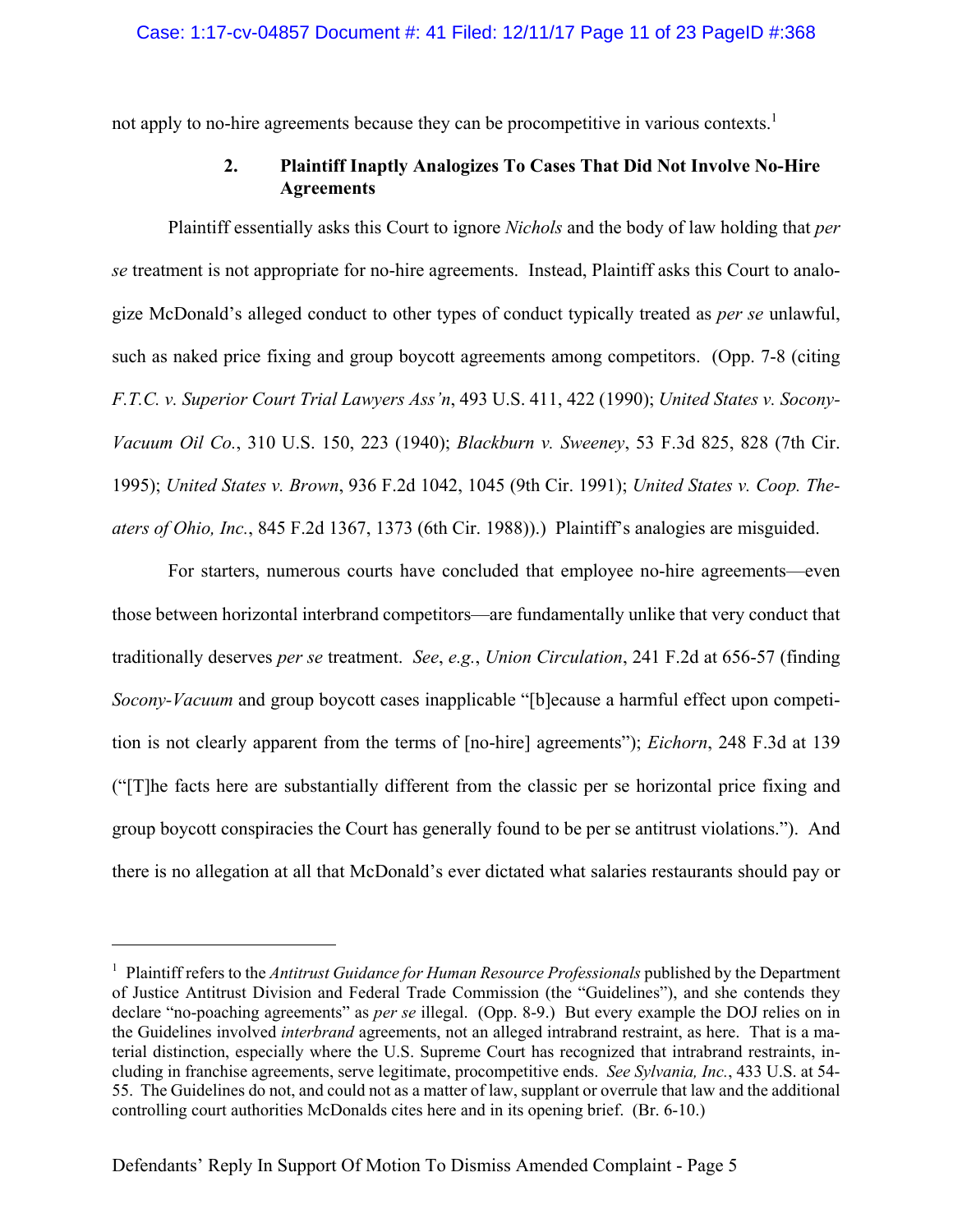### Case: 1:17-cv-04857 Document #: 41 Filed: 12/11/17 Page 12 of 23 PageID #:369

otherwise facilitated communications among the restaurants about salary levels. That differentiates this case from the nursing cases upon which Plaintiff relies, where interbrand competitors exchanged employee salary information. (Opp. 8 (citing *Fleischman v. Albany Med. Ctr*., 728 F. Supp. 2d 130, 160 (N.D.N.Y. 2010); *Doe v. Ariz. Hosp. & Healthcare Ass'n*, No. CV-07-1292- PHX-SRB, 2009 WL 1423378, \*3 (D. Ariz. Mar. 19, 2009).)

Moreover, unlike the claims at issue in *Socony-Vacuum* and the other price fixing cases cited by Plaintiff (Opp. 7-8), there is no allegation here that McDonald's ever fixed—or even discussed—employee wages with anyone, making the alleged no-hire restraint—at most—ancillary to the broader McDonald's venture. *Cf. Sylvania, Inc.*, 433 U.S. at 54-55 & n.26 ("[P]er se rules in this area may work to the ultimate detriment of the small businessmen who operate as franchisees."). That is underscored by the fact that Plaintiff alleges that McDonald's (the franchisor) used Paragraph 14 of the traditional franchise agreement to "orchestrate" a horizontal no-hire agreement among thousands of franchisees, which somehow indirectly depressed salaries. (Opp. 10.) These are novel allegations, to be sure.<sup>2</sup>

Further distancing this case from traditional price-fixing and group boycott cases is the fact that the complaint establishes that salary competition did, in fact, occur. Plaintiff failed to address this issue entirely in her opposition brief, which speaks volumes. Plaintiff cannot avoid that she pleaded a 15% wage differential between just two restaurants. *See* FAC ¶ 67. By contrast, she

1

<sup>2</sup> *See also F.T.C. v. Ind. Fed'n of Dentists*, 476 U.S. 447, 458-59 (1986) ("[T]he category of restraints classed as group boycotts is not to be expanded indiscriminately, and the *per se* approach has generally been limited to cases in which firms with market power boycott suppliers or customers in order to discourage them from doing business with a competitor—a situation obviously not present here. Moreover, we have been slow . . . in general, to extend per se analysis to restraints imposed in the context of business relationships where the economic impact of certain practices is not immediately obvious." (citing *Broadcast Music, Inc. v. Columbia Broadcasting System, Inc.*, 441 U.S. 1 (1979))).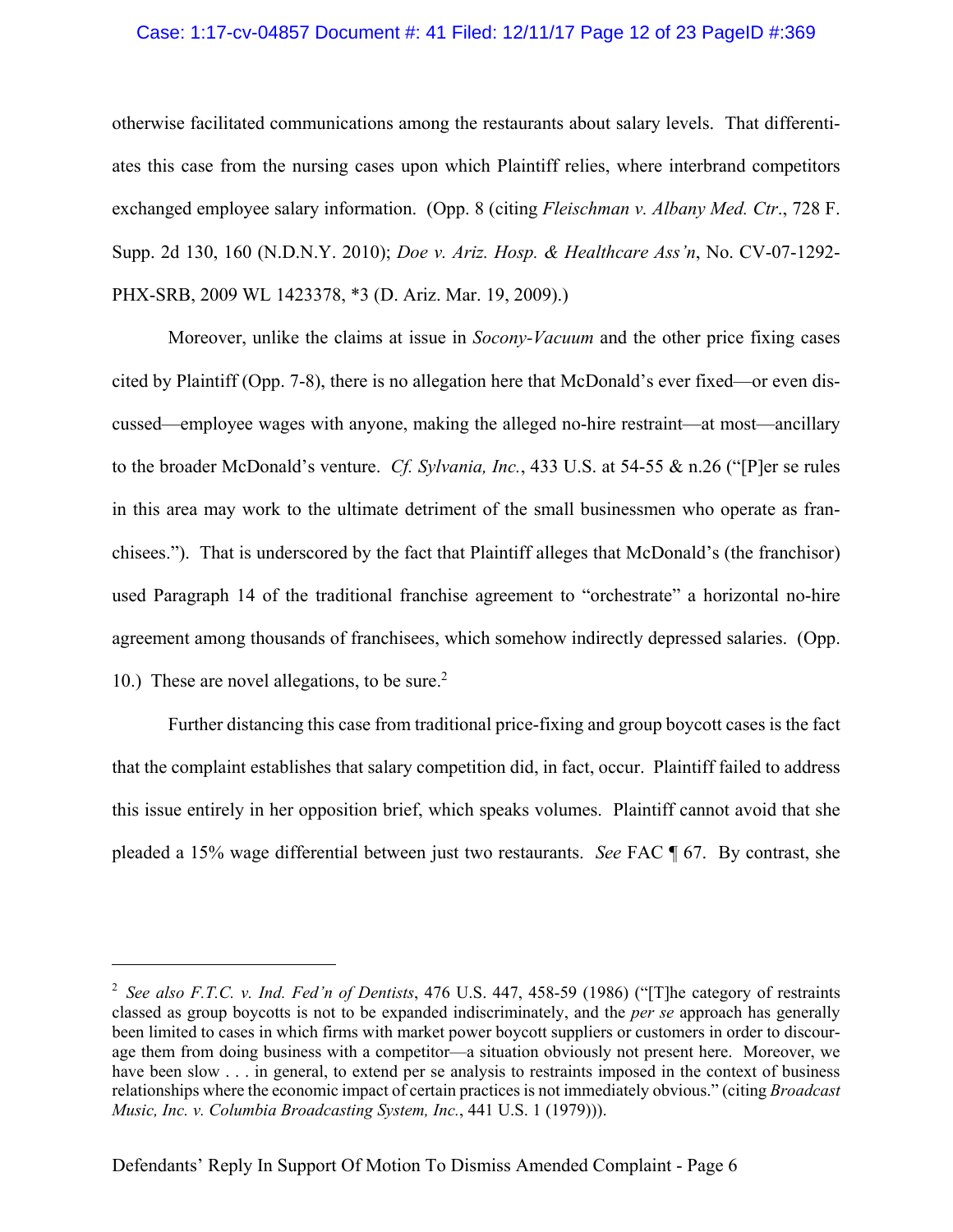#### Case: 1:17-cv-04857 Document #: 41 Filed: 12/11/17 Page 13 of 23 PageID #:370

pleads no facts about specific salary levels at any other restaurants, and instead only makes generalized allegations about McDonald's desire to reduce labor costs. *Id.* ¶¶ 39-58.

Finally, Plaintiff places significant weight on an alleged statement made by an unnamed McDonald's corporate employee that Plaintiff could not be hired by the McOpCo store absent a "release" from Bam-B. (Opp. 1, 5, 10, 18, 19.) But that statement is not even remotely comparable to the evidence adduced in *Socony-Vacuum* or any of the other cases Plaintiff relies on. At most, it confirms the vertical and intrabrand nature of the alleged no-hire restraint insofar as it demonstrates the franchisor's interest in facilitating an orderly transfer of Plaintiff's employment from one restaurant to another. The statement, which acknowledges employee mobility, cannot plausibly infer an absolute boycott on hiring or any sort of facilitation of salary communications. These allegations make this case unlike any of the cases in which any court applied *per se* analysis.

### **3.** *In re High-Tech Employee* **Is Not An Appropriate Precedent For This Case**

Plaintiff also urges this Court to emulate the approach taken in *In re High-Tech Employee Antitrust Litigation*, 856 F. Supp. 2d 1103 (N.D. Cal. 2012), in which a district court denied a motion to dismiss Sherman Act claims challenging no-hire agreements between technology companies. (Opp. 9-10.) In so doing, the district court ruled that it need not decide at the motion to dismiss stage whether to apply the *per se* or the rule of reason standard. For numerous reasons, the present case is markedly different, and no such ruling would be appropriate here.

*First*, perhaps because "*the parties [had] agree[d]* . . . the Court need not decide [at the motion to dismiss phase] whether *per se* or rule of reason analysis applies," *In re High Tech Employee*, 856 F. Supp. 2d at 1122 n.9 (emphasis added), that court merely assumed that the *per se* rule could be applied and did not engage with directly applicable authority applying the rule of reason, *e.g.*, *Aydin Corp. v. Loral Corp.*, 718 F.2d 897, 899-900 (9th Cir. 1983), much less the on-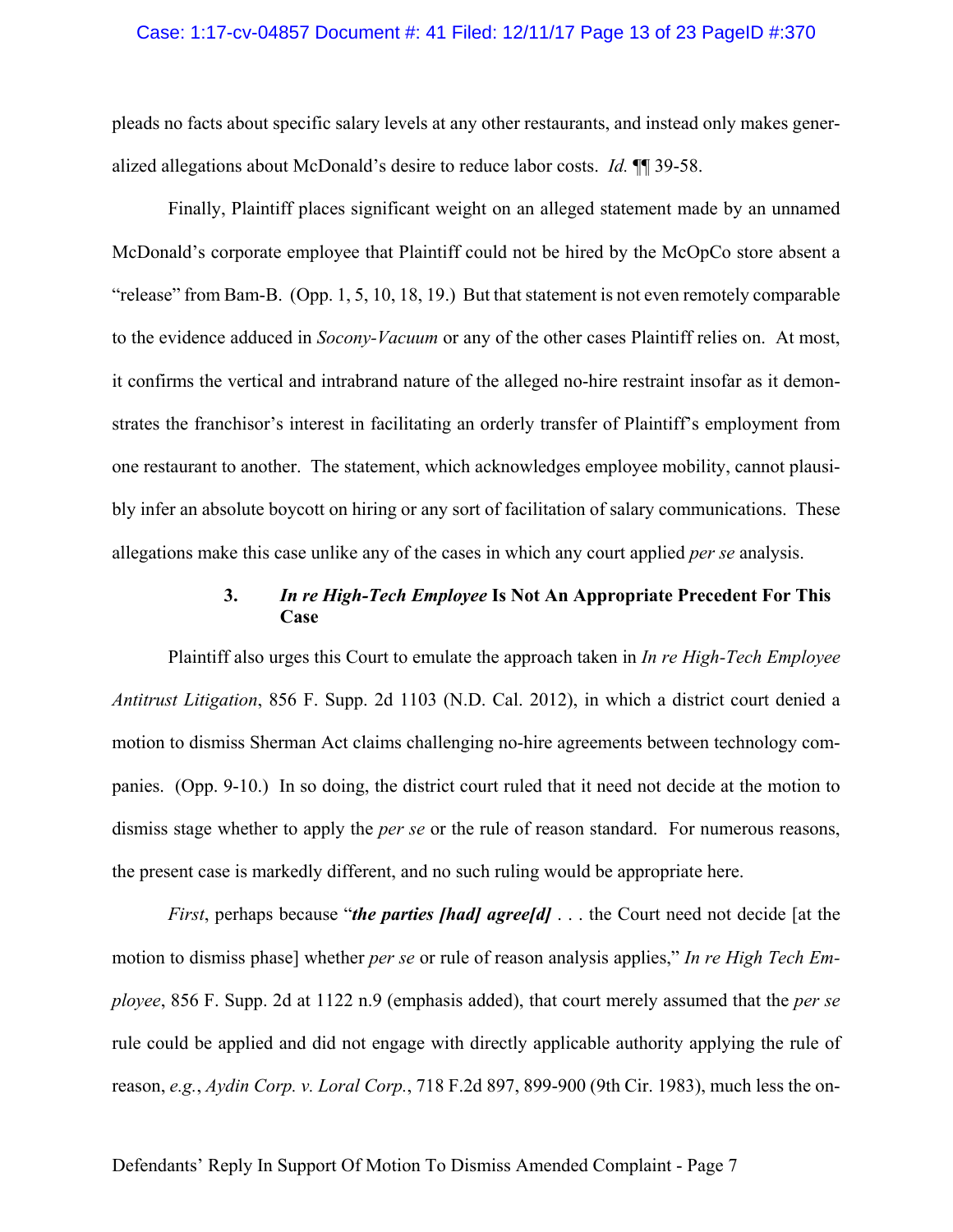#### Case: 1:17-cv-04857 Document #: 41 Filed: 12/11/17 Page 14 of 23 PageID #:371

point authorities from the Seventh, Second, and Third Circuits holding that the rule of reason should be applied to no-hire agreements, *Nichols*, 371 F.2d at 337; *Eichorn*, 248 F.3d at 145-47; *Bogan*, 166 F.3d at 515. There is plainly no such concession here.

*Second*, there are established procompetitive explanations for no-hire agreements in intrabrand franchise restaurant contexts, *see, e.g.*, *Williams v. I.B. Fischer Nevada*, 794 F. Supp. 1026, 1033 (D. Nev. 1992), *aff'd*, 999 F.2d 445 (9th Cir. 1993), whereas there were fewer wellestablished procompetitive explanations for the no-hire agreements between the technology company competitors in *In re High Tech Employee*. Without such obvious procompetitive justifications, at the motion to dismiss phase, the district court evidently believed that discovery could help determine which standard applied. That is also not the case here.

*Third*, Plaintiff contends that she has pleaded relevant market "allegations that are consistent with those found sufficient" in *In re High Tech Employee*. (Opp. 20-21.) But that is incorrect because the market definition allegations here are utterly implausible. *In re High Tech Employee* involved an alleged labor market consisting of at least seven distinct technology companies—Adobe Systems Inc., Apple Inc., Google Inc., Intel Corp., Intuit Inc., Lucasfilm, Ltd., and Pixar—as well as up to *50* additional co-conspirator companies throughout the United States. (Opp. Ex. A, ¶¶ 21-28, 41-54.) By contrast, Plaintiff alleges a single-brand labor market, and ignores every private and public sector employer that McDonald's competes with for labor. There is simply no reason to supplant controlling Circuit precedent with *In re High Tech Employee* here.

### **B. Plaintiff Offers No Justification For Applying A** *Per Se* **Standard To Restraints Within An Intrabrand Franchise Context**

Plaintiff's *per se* claim fails for a separate and distinct reason: The *per se* rule simply does not apply to intrabrand restraints in a franchise context. *Sylvania, Inc.*, 433 U.S. at 57. Plaintiff does not cite a single case that applied the *per se* rule to restraints in that context.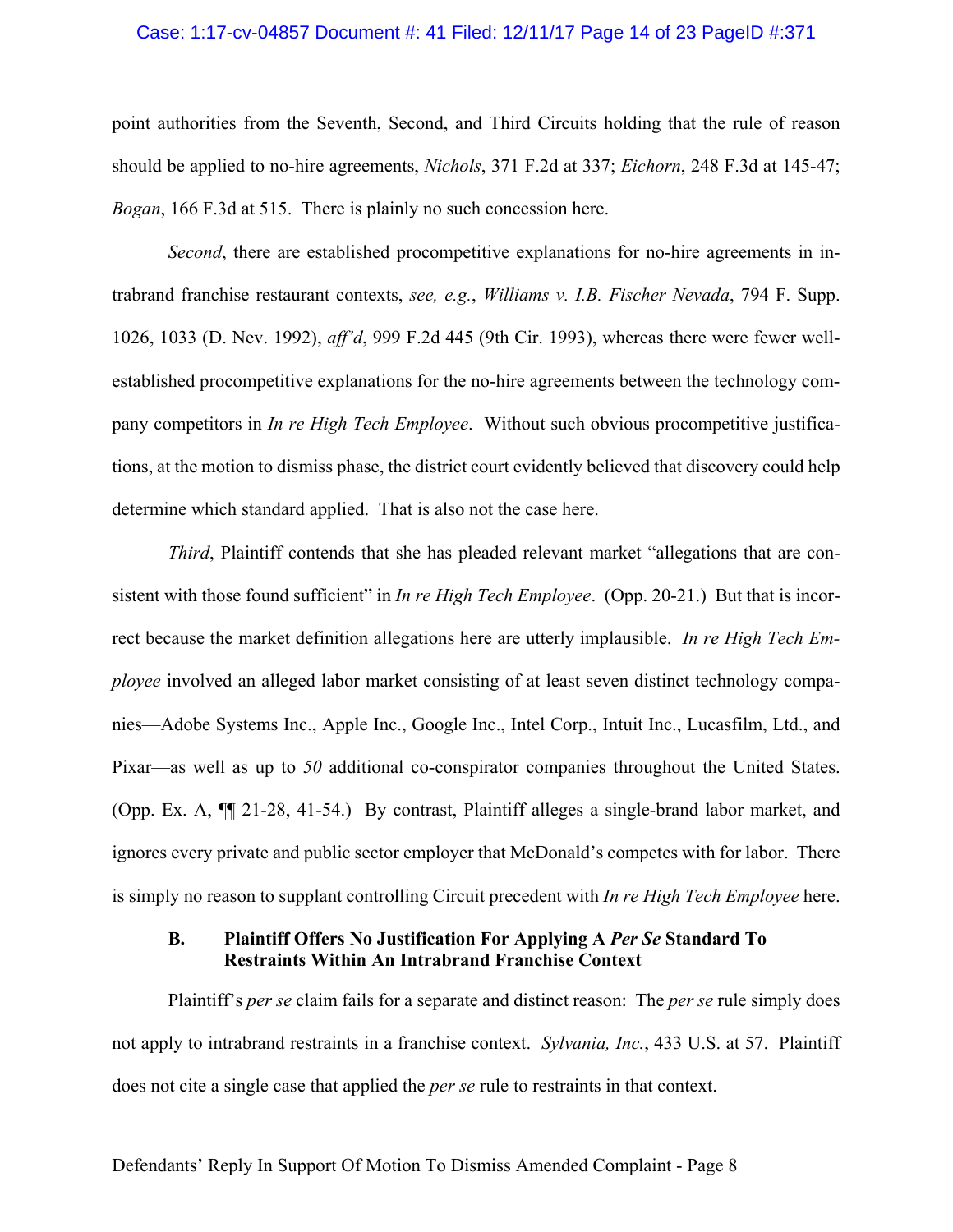### Case: 1:17-cv-04857 Document #: 41 Filed: 12/11/17 Page 15 of 23 PageID #:372

Courts have consistently refused to apply the *per se* rule to intrabrand restrictions where vertical relationships between franchisors and franchisees (or manufacturers and retailers) are accompanied by elements of horizontal intrabrand competition, such as in dual-distribution systems like McDonald's. *See*, *e.g.*, *Ill. Corp. Travel*, 889 F.2d at 753 ("Dual distribution . . . does not subject to the per se ban a practice that would be lawful if the manufacturer were not selling direct to customers; antitrust laws encourage rather than forbid this extra competition."); *Midwestern Waffles, Inc. v. Waffle House, Inc.*, 734 F.2d 705, 721 (11th Cir. 1984) (applying rule of reason where territorial restraints imposed by franchisor did not reduce *interbrand* competition); *see also PSKS, Inc. v. Leegin Creative Leather Prods., Inc.*, 615 F.3d 412, 421 n.8 (5th Cir. 2010) (noting that nine circuits have applied the rule of reason to dual-distribution systems as of 2010).

Plaintiff appears to argue that McDonald's disclosure in franchise agreements that it does not guarantee its franchisees an exclusive territory means that McDonald's declares franchisees and McOpCo stores to be competitors in all respects. (Opp. 3.) But that is clearly incorrect because McDonald's can limit intrabrand competition in manners other than geographic exclusivity, such as by setting minimum prices at which its retailers sell its products and dictating what products its retailers sell. *See*, *e.g.*, *Leegin*, 551 U.S. at 889-892, 907 (recognizing that resale price maintenance has numerous procompetitive benefits and is not *per se* unlawful); *Chicago Prof'l Sports Ltd. P'ship v. Nat'l Basketball Ass'n*, 95 F.3d 593, 598 (7th Cir. 1996) ("[N]o one expects a McDonald's outlet to compete with other members of the system by offering pizza."). Regardless of whether the no-hire agreements alleged here are characterized as horizontal or vertical, the rule of reason applies to them because they arose in an intrabrand franchise context. $3$ 

 $\overline{a}$ 

 $3$  Plaintiff suggests, without authority, that Paragraph 14 of the franchise agreement was removed in response to this lawsuit and thereby could not have been procompetitive. (Opp. 1, 16.) In fact, Paragraph 14 was removed before this lawsuit was filed. Regardless, that fact has no bearing on the present motion.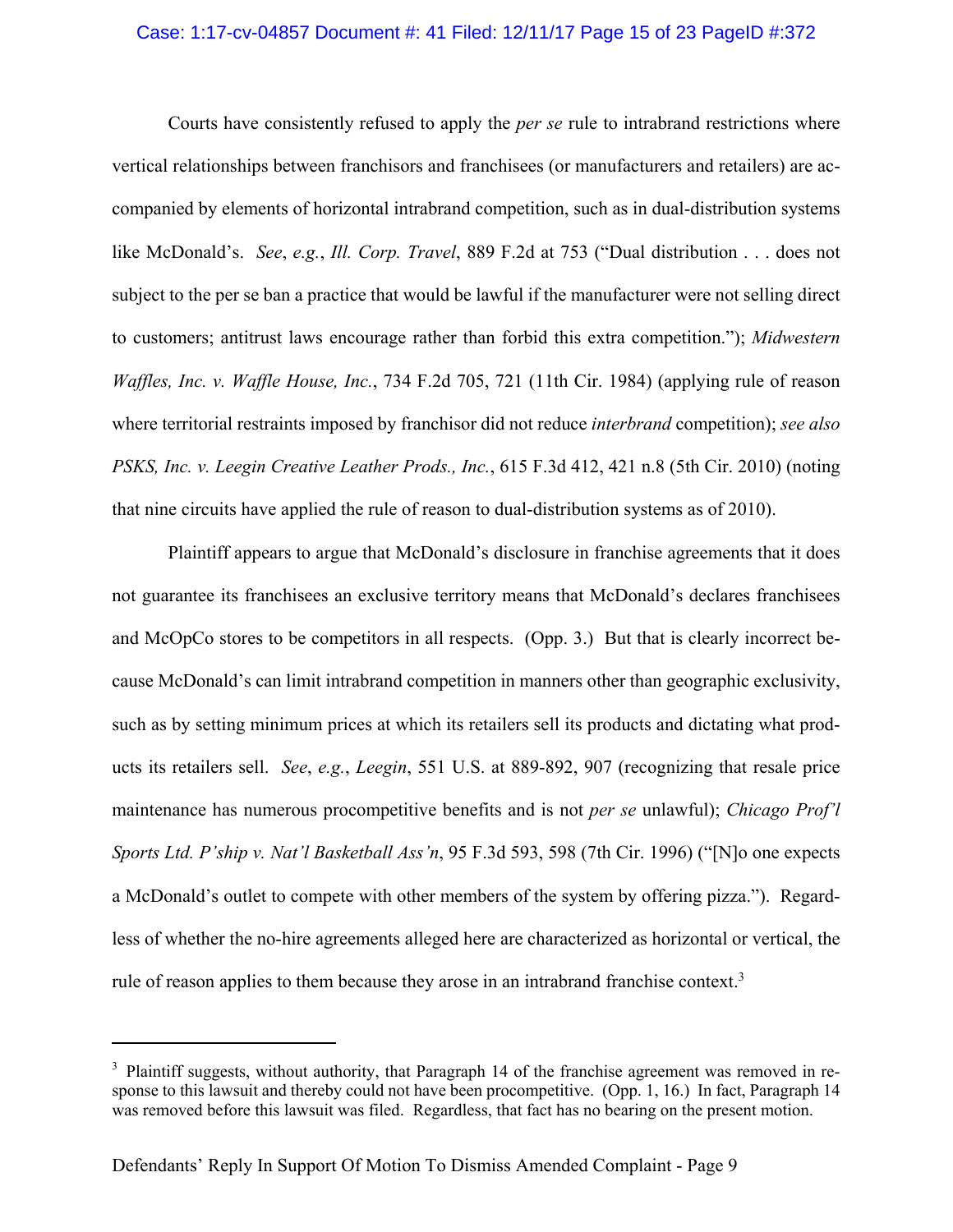### **C. Plaintiff Has Not Pleaded A Hub-And-Spoke Conspiracy**

Apparently Plaintiff now contends that her complaint pleads a so-called "hub-and-spoke" conspiracy which dictates *per se* treatment. (Opp. 10-14.) As explained, that is incorrect because regardless whether the no-hire agreements were horizontal or vertical, they are not *per se* unlawful under controlling authority. In any event, she has not pleaded a plausible hub-and-spoke conspiracy.

Hub-and-spoke conspiracies require that a horizontal agreement actually existed—*i.e.*, a rim to connect the spokes. *See United States v. Bustamante*, 493 F.3d 879, 885 (7th Cir. 2007); *see also In re Musical Instruments*, 798 F.3d at 1192, 1198 (plaintiffs failed to allege sufficient facts to support a plausible inference that "spoke" manufacturers agreed to fix prices); *PSKS, Inc.*, 615 F.3d at 420 (dismissing hub-and-spoke claims where plaintiff failed to allege an agreement among retailers to implement the alleged horizontal conspiracy through vertical restraints). Plaintiff's argument that vertical agreements between McDonald's and its franchisees and McOpCo stores "played out" in "a horizontal fashion" (Opp. 1, 17) misstates the law: "[A] restraint is horizontal not because it has horizontal effects, but because it is the product of a horizontal agreement." *Bus. Elecs. Corp. v. Sharp Elecs. Corp.*, 485 U.S. 717, 730 n.4 (1988); *see also Leegin*, 551 U.S. at 890 (rejecting *per se* treatment of resale price maintenance despite fact it plays out in a horizontal fashion). Even the hub-and-spoke cases Plaintiff cites turned on allegations or evidence of *actual* coordination between interbrand competitors. *United States v. Apple*, 791 F.3d 290, 300-01, 307 (2d Cir. 2015) (describing evidence that competing booksellers regularly communicated with each other in furtherance of conspiracies); *Toys 'R' Us v. F.T.C.*, 221 F.3d 928, 932 (7th Cir. 2000) (describing evidence that competing toymakers joined vertical contracts "on the condition that their competitors would do the same"); *Denny's Marina, Inc. v. Renfro Prods.,*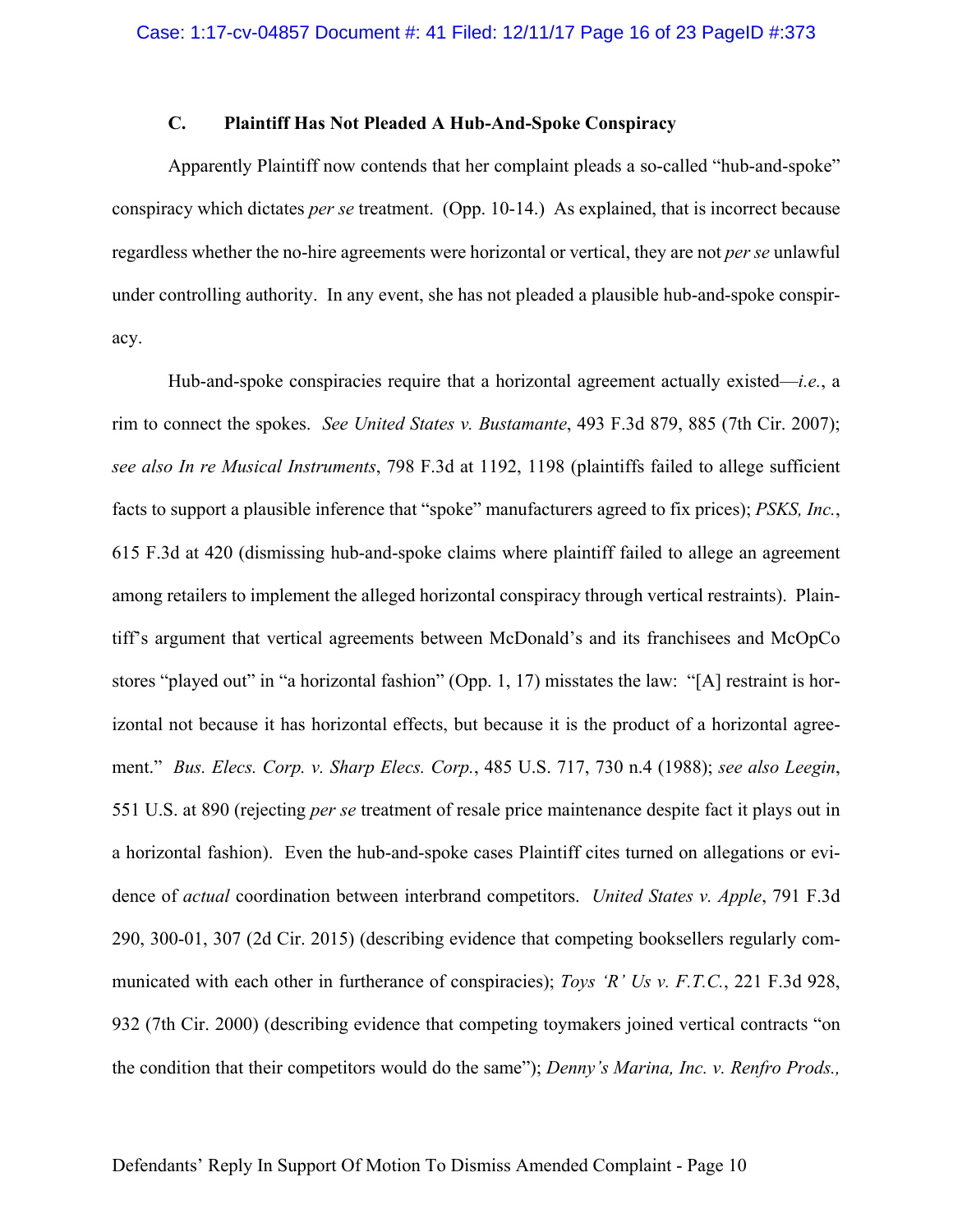#### Case: 1:17-cv-04857 Document #: 41 Filed: 12/11/17 Page 17 of 23 PageID #:374

*Inc.*, 8 F.3d 1217, 1220 (7th Cir. 1993) (describing evidence that competing marine dealers attended a meeting and urged each other to boycott plaintiff).

Plaintiff offers no such allegations here. Plaintiff's bald assertion that McDonald's "orchestrated and enforced an agreement between and among franchisees and itself," (Opp. 10), is insufficient because Plaintiff nowhere alleges that any restaurants communicated (or had an opportunity to communicate) about employee hiring or salaries. Nor does Plaintiff allege that any franchisees joined the no-hire agreement *only if* other franchisees did so, or that McDonald's adopted Paragraph 14 of the franchise agreement (the supposed vertical manifestation of the horizontal agreement) at the urging of its franchisees. There are no allegations that any restaurant sought or received enforcement of Paragraph 14. And Plaintiff's assertion that McDonald's "admitted" the existence of a horizontal agreement, (Opp. 2), is wholly implausible.

Plaintiff's last-ditch argument that this Court should infer the existence of conspiracy from a supposed system-wide desire to reduce labor costs, (Opp. 3), fails. All economically rational actors want to minimize costs. *See Leegin*, 551 U.S. at 896 (discussing impact of resale price maintenance on cost of distribution, "which, like any other cost, the manufacturer usually desires to minimize"); *Times-Picayune Pub. Co. v. United States*, 345 U.S. 594, 622-23 (1953) (adoption of cost-reducing practices "do[es] not bespeak a purposive quest for monopoly or restraint of trade"); *see also In re Musical Instruments*, 798 F.3d at 1189 (affirming dismissal of Sherman Act claim where inferences from alleged facts were "no more consistent with an illegal agreement than with rational and competitive business strategies"). And, notably, Plaintiff cites no case involving an *intrabrand* hub-and-spoke conspiracy. That should come as no surprise, because Plaintiff's theory would potentially transform all franchise and dual-distribution systems into hub-and-spoke conspiracies, contrary to long-standing precedent. *E.g.*, *Ill. Corp. Travel,* 889 F.2d at 753.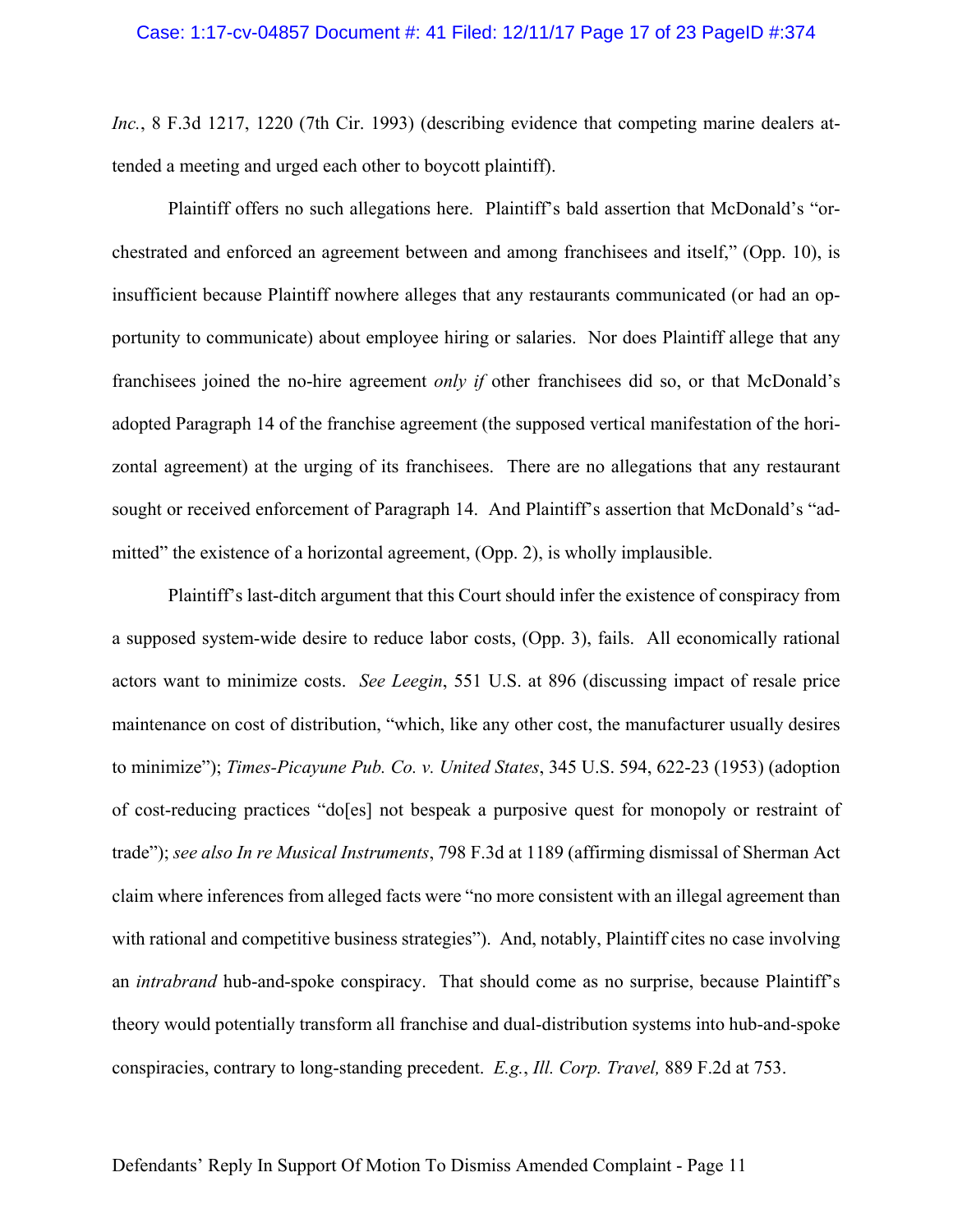### **D. Plaintiff Has Not Pleaded A Plausible Rule Of Reason Claim**

Nor can Plaintiff's invocation of the rule of reason save her case. (Opp. 20-21.) No such claim is plausibly alleged because the Complaint lacks any allegation of an anticompetitive effect "on a given market within a given geographic area." *Agnew v. Nat'l Collegiate Athletic Ass'n*, 683 F.3d 328, 335 (7th Cir. 2012). Single-brand markets are disfavored; were that not so, each manufacturer would be guilty of monopolization with regard to its own products. *United States v. E. I. du Pont de Nemours & Co.*, 351 U.S. 377, 393 (1956); *see also Sheridan*, 530 F.3d at 595.

Nonetheless, Plaintiff now doubles down on her single-brand market allegations. (Opp. 20-21.) Although she argues that her allegations are consistent with those in the *High Tech Employee* complaint, there is no serious suggestion that the seven technology giant defendants (and 50 unnamed company co-conspirators) were a single brand. Plaintiff also argues that McDonald's training systems transformed her at-will employment into an inescapable contract comparable to "lock-in" theories of antitrust liability found in tying cases. (Opp. 21; *see also* FAC ¶ 114.) "[A] tying arrangement exists when a seller exploits power over one product (the tying product) to force the buyer to accept a second product (the tied product)." *Batson v. Live Nation Entm't, Inc.*, 746 F.3d 827, 832 (7th Cir. 2014). Plaintiff fails to explain how tying cases are relevant to this case (they are not, *see Sheridan*, 530 F.3d at 592-93) or how the "lock-in" theory could apply where there are no allegations of tying or tied products, market power in a tying product, or impact on the market for the tied product, *see Eastman Kodak Co. v. Image Tech. Servs. Inc.*, 504 U.S. 451, 461-62 (1992).

Moreover, the allegation that McDonald's training is *so* unique that it cannot be used in any capacity outside of McDonald's (FAC ¶¶ 111-12), defies common sense, especially in light of Plaintiff's subsequent employment at Hobby Lobby (FAC ¶ 71). *See Ashcroft v. Iqbal*, 556 U.S.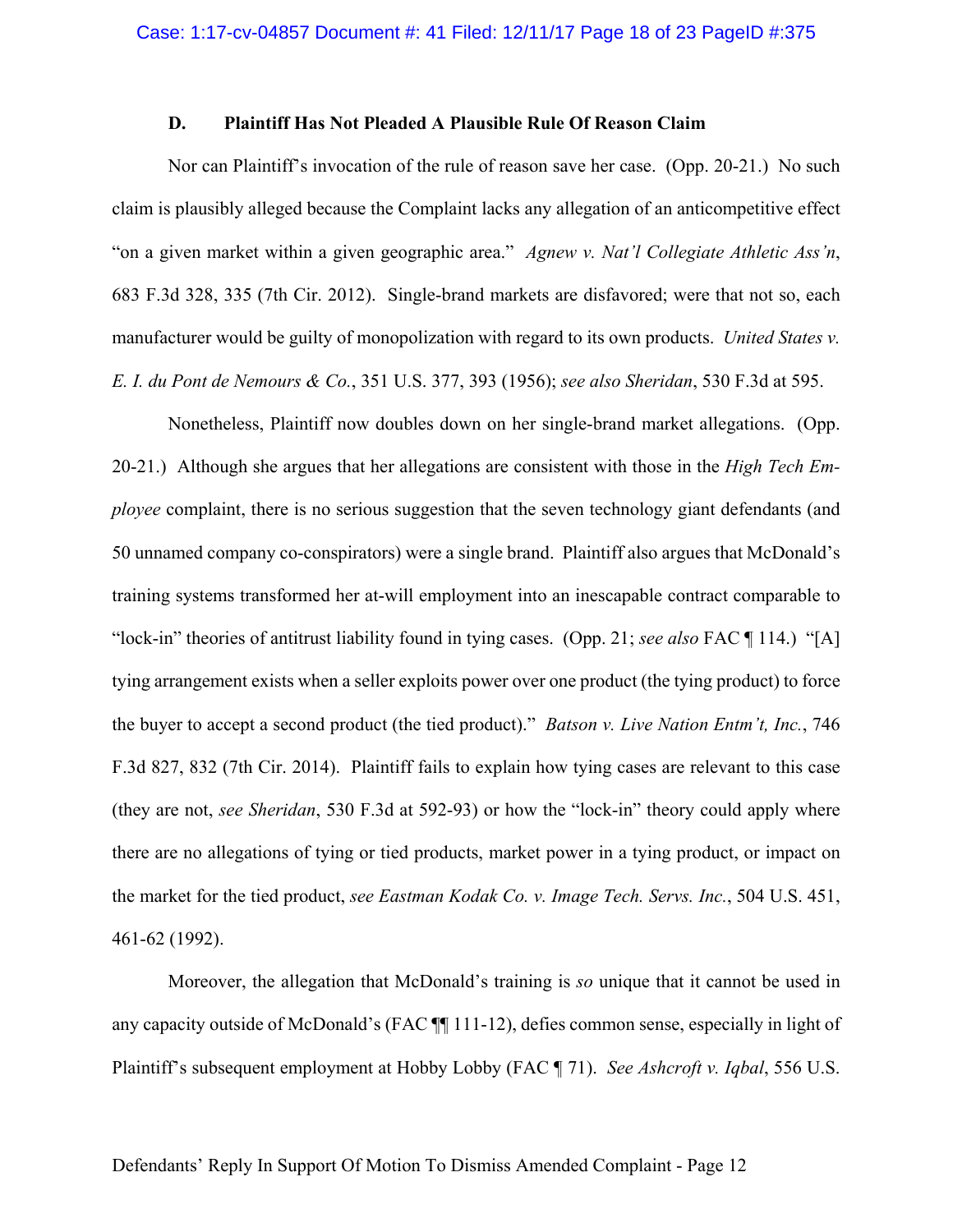### Case: 1:17-cv-04857 Document #: 41 Filed: 12/11/17 Page 19 of 23 PageID #:376

662, 679 (2009) ("Determining whether a complaint states a plausible claim for relief . . . requires the reviewing court to draw on its judicial experience and common sense."). Under Plaintiff's logic, any employer with specialized training or a proprietary operational system is its own labor market. For these reasons, Plaintiff's Sherman Act claim should be dismissed with prejudice.<sup>4</sup>

### **II. Plaintiff Has Failed To State Claims Under Illinois State Law**

Plaintiff's Illinois Antitrust Act ("IAA") claim also should be dismissed. At the threshold, this claim falls with Plaintiff's Sherman Act claim. *See Appraisers Coal. v. Appraisal Inst.*, 845 F. Supp. 592, 608 (N.D. Ill. 1994). Moreover, the plain text of the statute excludes claims based on labor services. 740 ILCS § 10/4; *see also O'Regan v. Arbitration Forums, Inc.*, 121 F.3d 1060, 1066 (7th Cir. 1997) ("[T]o the extent [Plaintiff's] claims relate to an alleged market for labor services, they are specifically excluded by  $\S$  10/4 of the [Illinois Antitrust] Act . . . ."). Plaintiff cites legislative history—not case law—in an attempt to narrow this exclusion to the activities of labor unions (Opp. 22-23), but that interpretation contradicts the straightforward statutory language and *O'Regan*. Plaintiff's effort to distinguish *O'Regan* on the facts is similarly unavailing, as nothing about the court's holding that antitrust claims based on an alleged market for labor services are excluded by the IAA was limited to the facts of that case. 121 F.3d at 1066.

For similar reasons, Plaintiff's Illinois Consumer Fraud Act ("ICFA") claim should be dismissed. *First*, Illinois Supreme Court precedent prohibits using ICFA as an enforcement mechanism for antitrust claims not cognizable under the IAA. *Laughlin v. Evanston Hosp.*, 133 Ill. 2d

 $\overline{a}$ 

<sup>&</sup>lt;sup>4</sup> Plaintiff requests leave to amend so that she might address her failure to state a rule of reason claim. (Opp. 22.) But given that McDonald's initial motion to dismiss put her on notice of this defect (ECF No. 27 at 15-18), she failed to cure it, and she does not explain how amendment would resolve her complaint's deficiencies, amendment is futile. *See Jafree v. Barber*, 689 F.2d 640, 644 (7th Cir. 1982) (affirming denial of request for leave to amend where plaintiff failed to explain how he would cure defective allegations).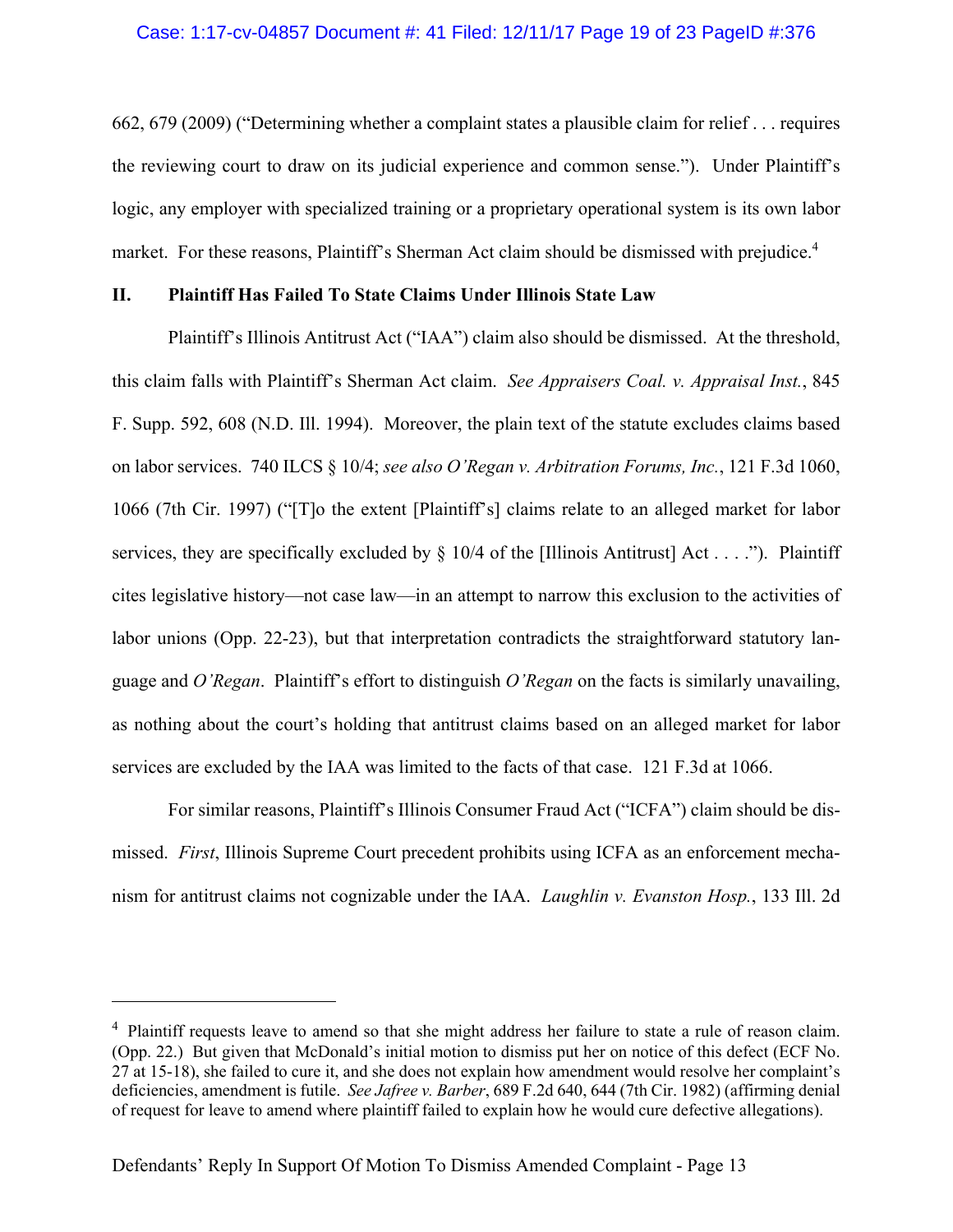#### Case: 1:17-cv-04857 Document #: 41 Filed: 12/11/17 Page 20 of 23 PageID #:377

374, 390-91 (1990). Plaintiff tries to distinguish this authority on its facts because the IAA "specifically excluded price discrimination from its scope." (Opp. 23-24.) But because the IAA also specifically excludes labor-based claims from its scope, 740 ILCS § 10/4, that "distinction" only confirms that dismissal is appropriate.

*Second*, apparently conceding that her complaint fails to allege conduct that defrauds or deceives consumers, Plaintiff argues that "McDonald's conduct was unfair" under ICFA. (Opp. 24.) But that requires allegations that a defendant's conduct "offends public policy" and was "so oppressive as to leave the consumer with little alternative but to submit." *Batson*, 746 F.3d at 830, 833. Because Plaintiff fails to allege a cognizable antitrust claim, she fails to plead facts or theories that satisfy that standard. *Id.* at 831-33. Moreover, the oppressive conduct element "is not satisfied if a consumer can avoid the defendant's practice by seeking an alternative elsewhere." *Id.* at 833. Here, Plaintiff admits that she found employment elsewhere. FAC ¶ 71.

*Third*, ICFA protects *consumers*, not employees. Plaintiff misrepresents ICFA's language by claiming that the statute "define[s] a consumer as any 'person' and a 'person' to include 'employee.'" (Opp. 24.) Actually, the statute defines a consumer as "any person who purchases or contracts for the purchase of merchandise not for resale in the ordinary course of his trade or business but for his use or that of a member of his household." 815 ILCS § 505/1(e). An employee does not fall within that definition. Moreover, Plaintiff's argument that McDonald's alleged conduct had a "consumer nexus" because it was "addressed to the market generally and implicate[s] consumer protection concerns vis-à-vis restaurant employees" (Opp. 25), offers no explanation for *how* that could be so. McDonald's alleged conduct was "addressed to" only franchisees, McOpCo's, and their employees. Most certainly, there are no "consumer protection concerns" in this case because no consumers are alleged to have been harmed. *Cf. Bank One Milwaukee v.*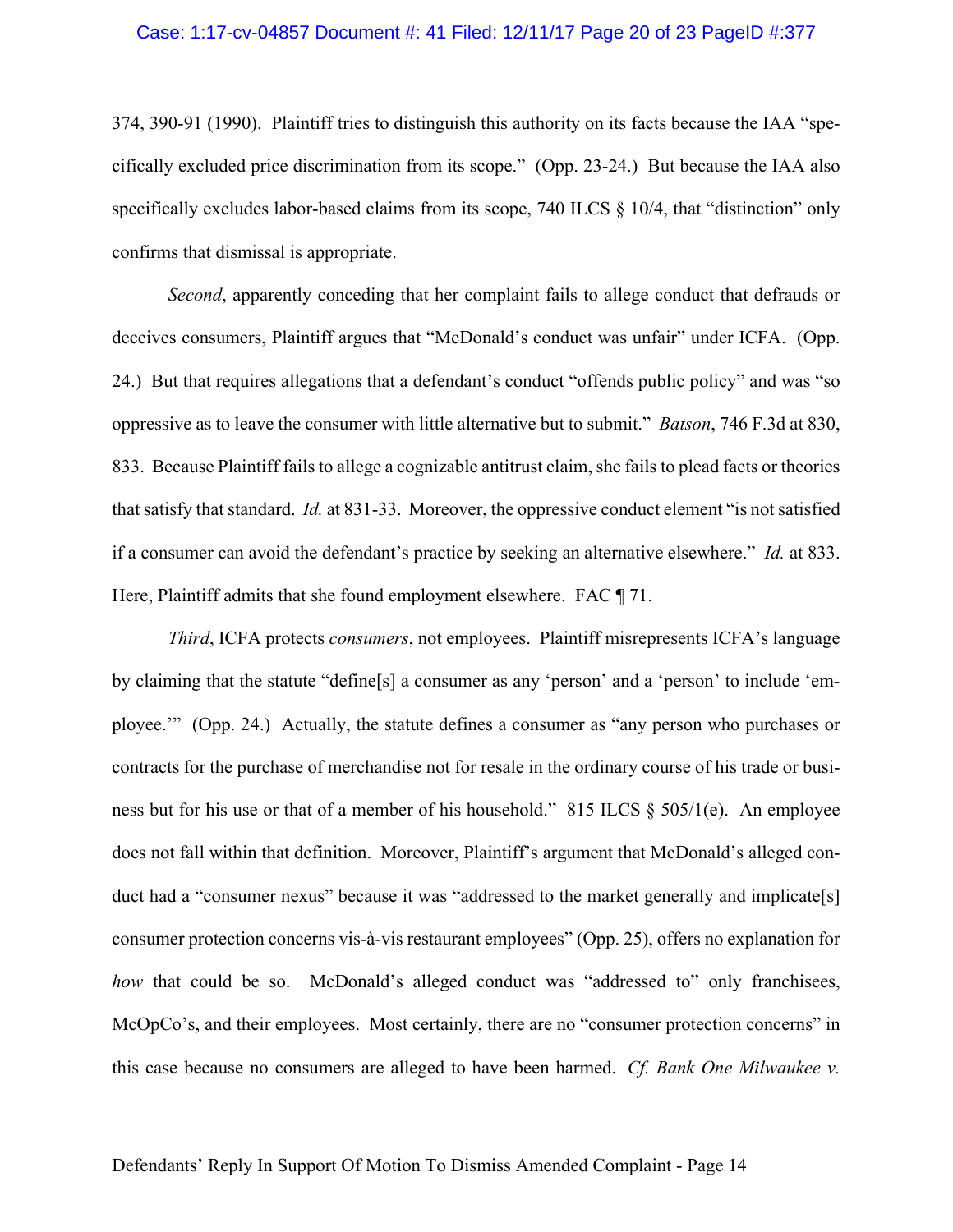### Case: 1:17-cv-04857 Document #: 41 Filed: 12/11/17 Page 21 of 23 PageID #:378

*Sanchez*, 336 Ill. App. 3d 319, 324 (2003) (consumer nexus test implicated by consumer's car purchase); *Downers Grove Volkswagen, Inc. v. Wigglesworth Imports, Inc*., 190 Ill. App. 3d 524, 534 (1989) (consumer nexus test applied where defendant published false prices).

Finally, to establish an Illinois nexus, Plaintiff claims (for the first time) that the alleged conspiracy was "policed from Illinois." (Opp. 25 (citing FAC ¶ 68).) But that assertion is not pleaded at all. The complaint states that "Plaintiff received a call from a McDonald's corporate employee," but never alleges who this employee was or from where the call was placed. (FAC ¶ 68.) Moreover, Plaintiff's complaint establishes that the "disputed transaction"—Bam-B's alleged refusal to terminate her employment—"occurred outside of Illinois," even if the relevant company policy was created in Illinois. Plaintiff's argument in this regard is precisely that rejected by the Illinois Supreme Court in *Avery v. State Farm Mut. Auto. Ins. Co.*, 216 Ill. 2d 100, 186-87 (2005). That court has specifically rejected attempts, like Plaintiff's, to resurrect its pre-*Avery*  decision in *Martin v. Heinold Commodities, Inc.*, 117 Ill. 2d 67 (1987), limiting any vitality *Martin*  has to the very specific facts of that case. *Barbara's Sales, Inc. v. Intel Corp.,* 227 Ill. 2d 45, 70 (2007).

#### **CONCLUSION**

For these and the foregoing reasons, Defendants respectfully request that the Court dismiss Plaintiff's Amended Complaint with prejudice.<sup>5</sup>

 $\overline{a}$ 

<sup>&</sup>lt;sup>5</sup> To the extent that any claims remain, Plaintiff's request for injunctive and declaratory relief should be dismissed. The Supreme Court's determination that former employees lack standing to seek such relief was in no way limited to questions of class certification. *Wal-Mart Stores, Inc. v. Dukes*, 564 U.S. 338, 364 (2011); *see also City of Los Angeles v. Lyons*, 461 U.S. 95, 103 (1983); *Aetna Life Ins. Co. v. Haworth*, 300 U.S. 227, 241 (1937). Each plaintiff must have standing to secure any requested relief throughout the lawsuit. *See*, *e.g.*, *Lujan v. Defenders of Wildlife*, 504 U.S. 555, 561 (1992); *Deakins v. Monaghan*, 484 U.S. 193, 199-200 (1988). Plaintiff cannot save her claims for prospective relief by relying on hypothetical putative class members. "That a suit may be a class action . . . adds nothing to the question of standing." *Spokeo, Inc. v. Robins*, 136 S. Ct. 1540, 1547 n.6 (2016) (citations and quotations omitted).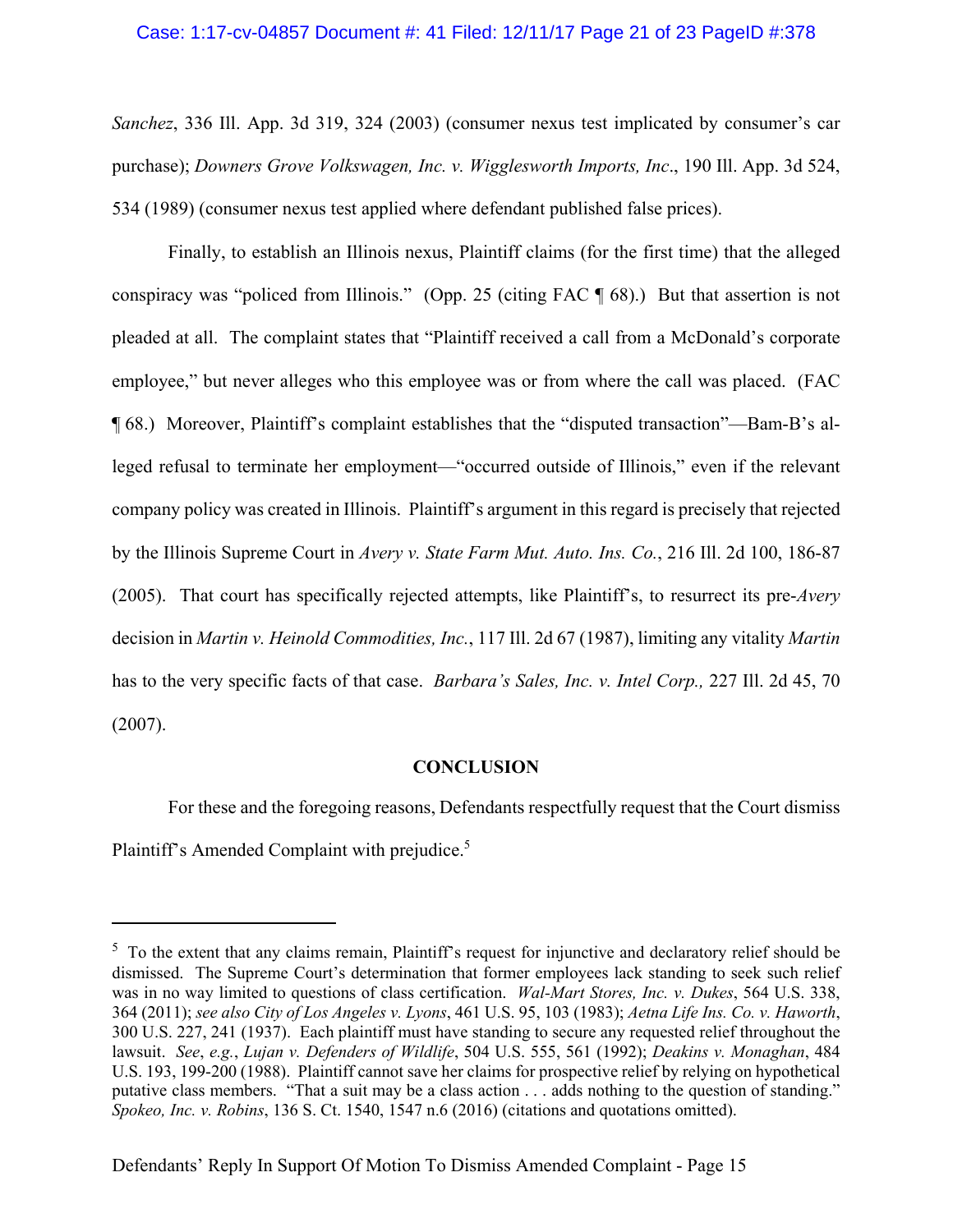Dated: December 11, 2017 Respectfully submitted,

## **McDONALD'S USA, LLC and McDONALD'S CORPORATION**

By: /s/ Rachel S. Brass

Rachel S. Brass

### GIBSON DUNN & CRUTCHER LLP

D. Jarrett Arp (admitted pro hac vice) 1050 Connecticut Ave., N.W. Washington, D.C. 20036 Telephone: (202) 955-8500 Facsimile: (202) 467-0539 Email: JArp@gibsondunn.com

Rachel S. Brass (admitted pro hac vice) 555 Mission St., Suite 3000 San Francisco, California 94105 Telephone: (415) 393-8200 Facsimile: (415) 374-8458 Email: RBrass@gibsondunn.com

Matthew C. Parrott (admitted pro hac vice) 3161 Michelson Dr. Irvine, CA 92612 Telephone: (949) 451-3800 Facsimile: (949) 451-4220 Email: MParrott@gibsondunn.com

A&G LAW LLC

Robert M. Andalman (Atty. No. 6209454) Rachael Blackburn (Atty. No. 6277142) 542 S. Dearborn St.; 10th Floor Chicago, IL 60605 Tel.: (312) 341-3900 Fax: (312) 341-0700